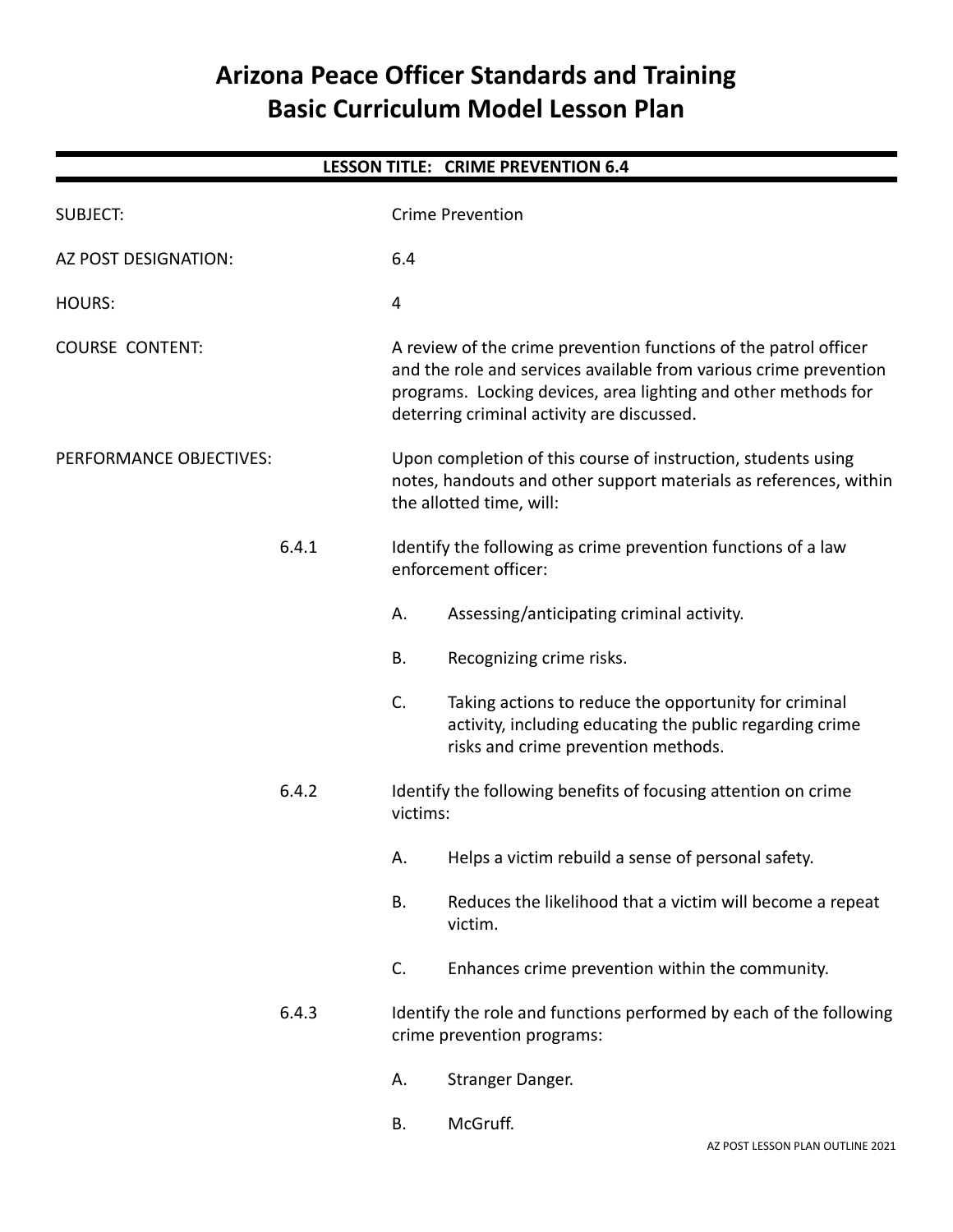- C. Neighborhood Watch/Block Watch.
- D. Operation Identification.
- E. Security surveys.
- F. School Resource Officers(SRO's).
- G. Sexual assault prevention.
- H. Silent Witness.
- I. Drug Abuse Resistance Education (D.A.R.E).
- J. Crime Prevention Through Environmental Design (C.P.T.E.D.)
- K. Gang Resistance Education and Training (G.R.E.A.T.)
- L. Community Effort to Abate Street Violence (Wake-up!).
- 6.4.4 Identify the mechanical characteristics plus the advantages and disadvantages of the following locking devices:
	- A. Dead bolt (single/double cylinder).
	- B. Key-in-knob lock.
	- C. Mortise lock.
	- D. Padlock.
	- E. Rim lock.
- 6.4.5 Identify security considerations associated with each of the following:
	- A. Area lighting.
	- B. Exterior hinges.
	- C. Hollow core doors.
	- D. Landscaping.
	- E. Roll-out windows.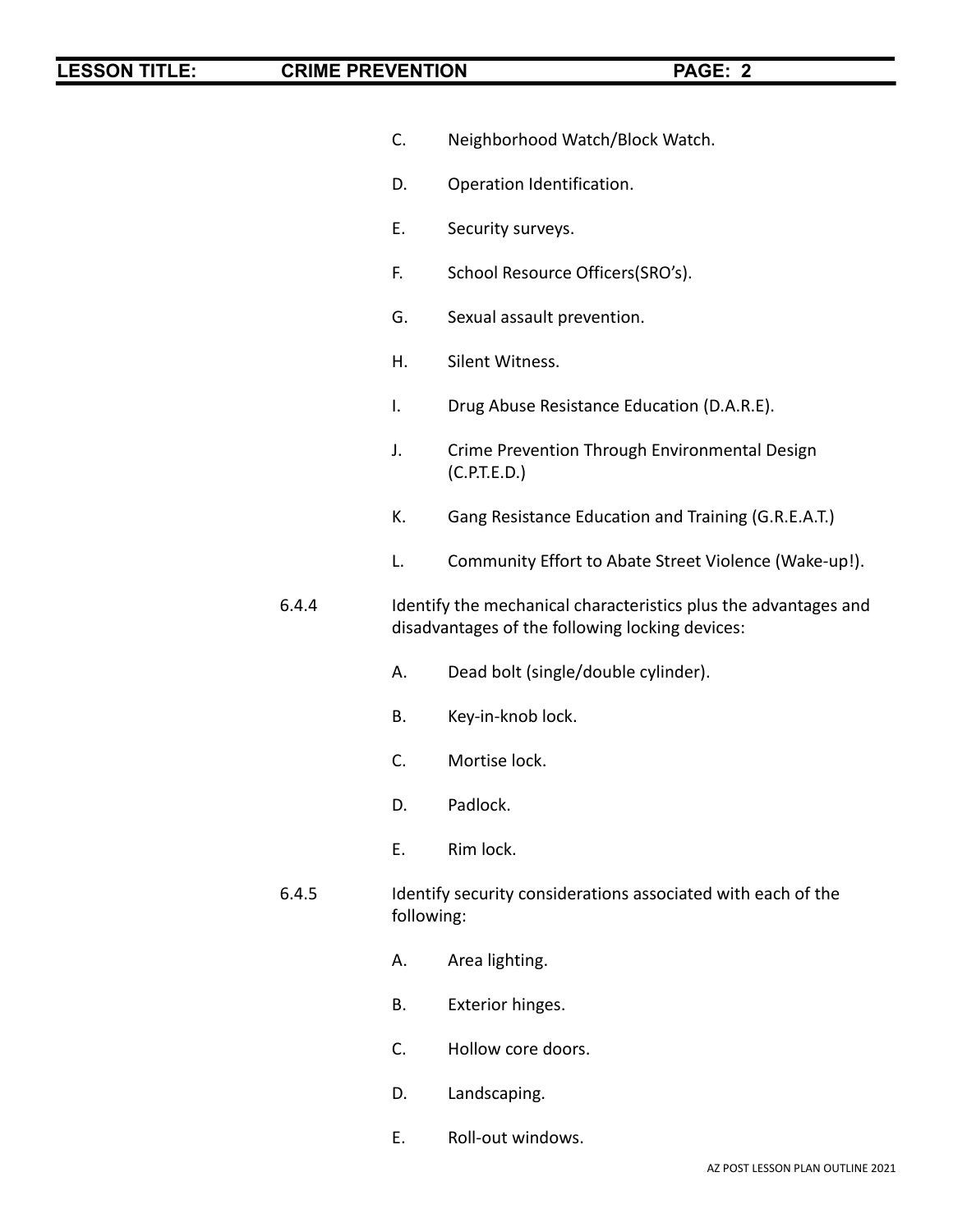- F. Sliding glass doors.
- G. Sliding windows.
- H. Security and doorbell cameras.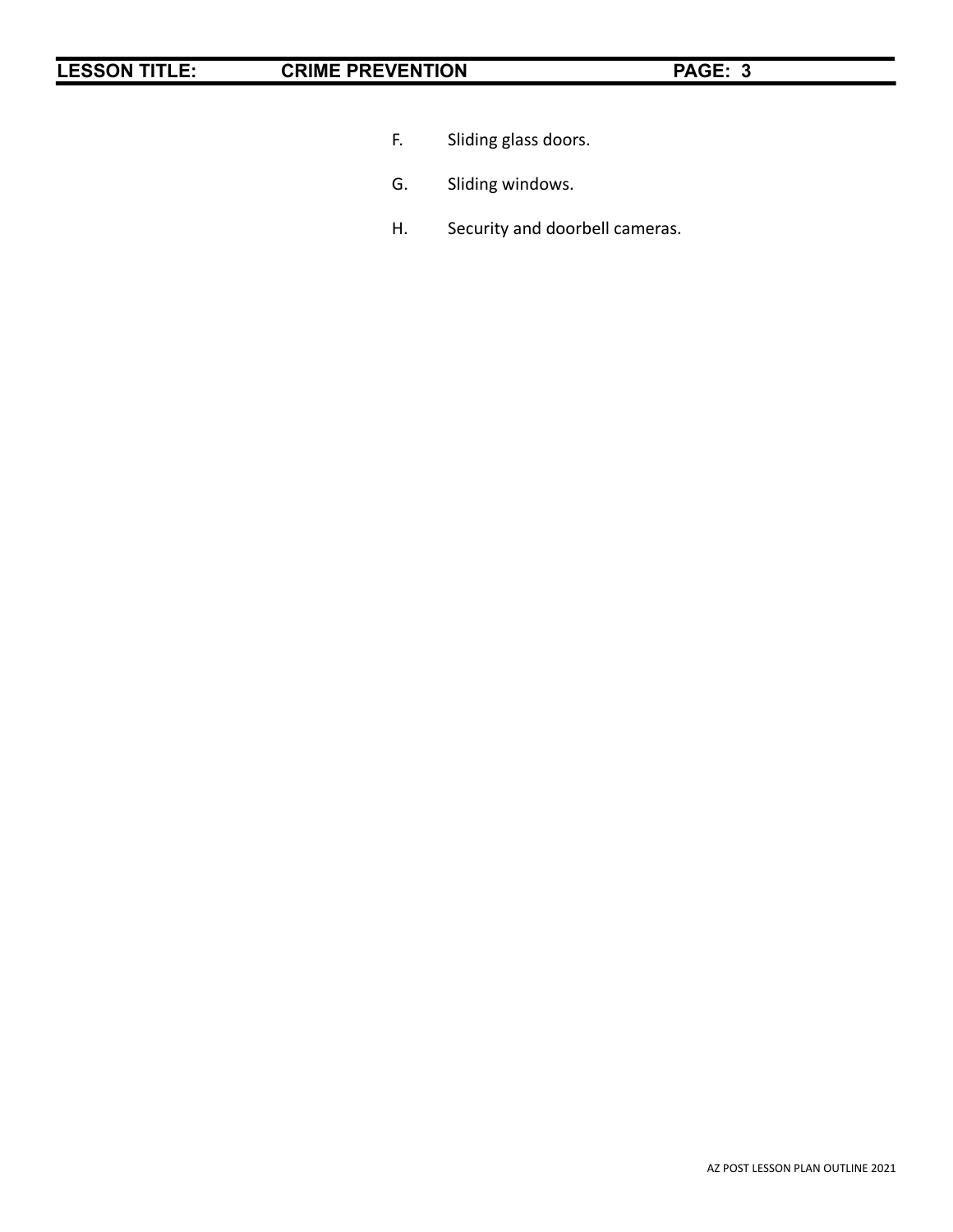AZ POST LESSON PLAN OUTLINE 2021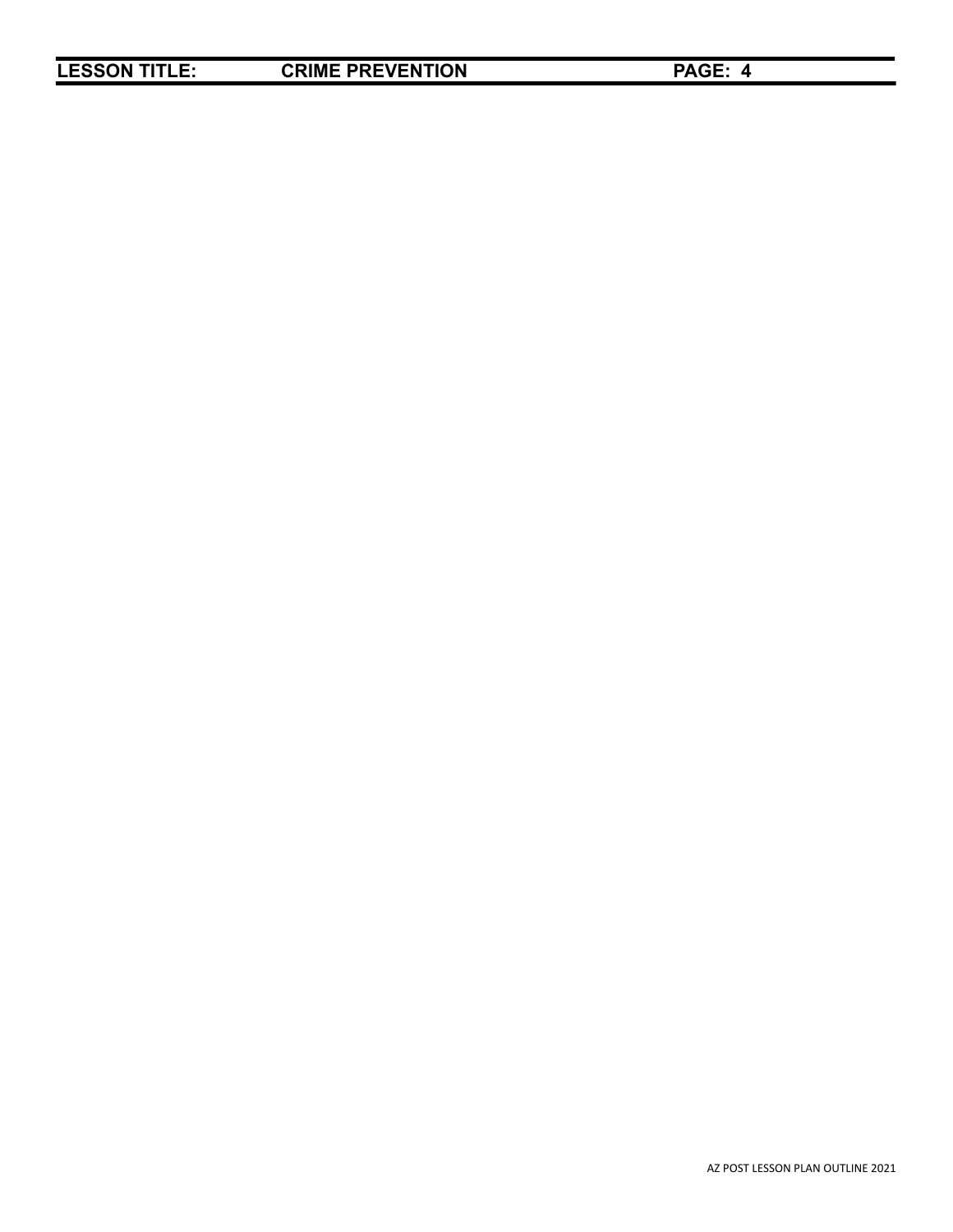| DATE FIRST PREPARED:             | October 2001                                                                                                                                                                                                                                                                                                                  |                     |  |
|----------------------------------|-------------------------------------------------------------------------------------------------------------------------------------------------------------------------------------------------------------------------------------------------------------------------------------------------------------------------------|---------------------|--|
| <b>PREPARED BY:</b>              | Detective Brian Kornegay, Phoenix P.D.                                                                                                                                                                                                                                                                                        |                     |  |
| <b>REVIEWED - REVISED:</b>       | <b>SME Committee</b>                                                                                                                                                                                                                                                                                                          | DATE: March 2002    |  |
| <b>REVIEWED - REVISED:</b>       | AZ POST (Word)                                                                                                                                                                                                                                                                                                                | DATE: June 2003     |  |
| <b>REVIEWED - REVISED:</b>       | <b>AZ POST</b>                                                                                                                                                                                                                                                                                                                | DATE: April 2007    |  |
| <b>REVIEWED - REVISED:</b>       | Lt. Dave Kelly, ALEA (typos)                                                                                                                                                                                                                                                                                                  | DATE: August 2009   |  |
| <b>REVIEWED - REVISED:</b>       | <b>AZPOST STAFF</b>                                                                                                                                                                                                                                                                                                           | DATE: June 2013     |  |
| <b>REVIEWED - REVISED:</b>       | <b>AZPOST STAFF</b>                                                                                                                                                                                                                                                                                                           | DATE: February 2021 |  |
| <b>REVIEWED - REVISED:</b>       | AZPOST (DocX)                                                                                                                                                                                                                                                                                                                 | DATE: December 2021 |  |
| AZ POST - APPROVAL:              | <b>Richard Watling</b>                                                                                                                                                                                                                                                                                                        | DATE: June 2013     |  |
| AZ POST - APPROVAL:              | Mandy Faust                                                                                                                                                                                                                                                                                                                   | DATE: February 2021 |  |
| AZ POST - APPROVAL:              | Lori Wait                                                                                                                                                                                                                                                                                                                     | DATE: December 2021 |  |
| <b>INSTRUCTOR REFERENCES:</b>    | Arizona Crime Prevention Association; C.P.T.E.D. Manual of the<br>National Crime Prevention Institute of the University of Louisville,<br>Dr. Randall Atlas, February 2001; National Crime Prevention<br>Council; United States Postal Service; Arizona Auto Theft Authority<br>and Michigan Auto Theft Prevention Authority. |                     |  |
| <b>CLASS LEVEL:</b>              | Student                                                                                                                                                                                                                                                                                                                       |                     |  |
| <b>TRAINING AIDS:</b>            | Dry marker board, handouts and PowerPoint presentation.                                                                                                                                                                                                                                                                       |                     |  |
| <b>INSTRUCTIONAL STRATEGY:</b>   | Interactive lecture and group discussion.                                                                                                                                                                                                                                                                                     |                     |  |
| <b>SUCCESS CRITERIA:</b>         | 70% or higher on a written, multiple-choice examination.                                                                                                                                                                                                                                                                      |                     |  |
| <b>COMPUTER FILE NAME:</b>       | 6.4 Crime Prevention                                                                                                                                                                                                                                                                                                          |                     |  |
| DATE RELEASED TO THE SHARE FILE: | May 27, 2022                                                                                                                                                                                                                                                                                                                  |                     |  |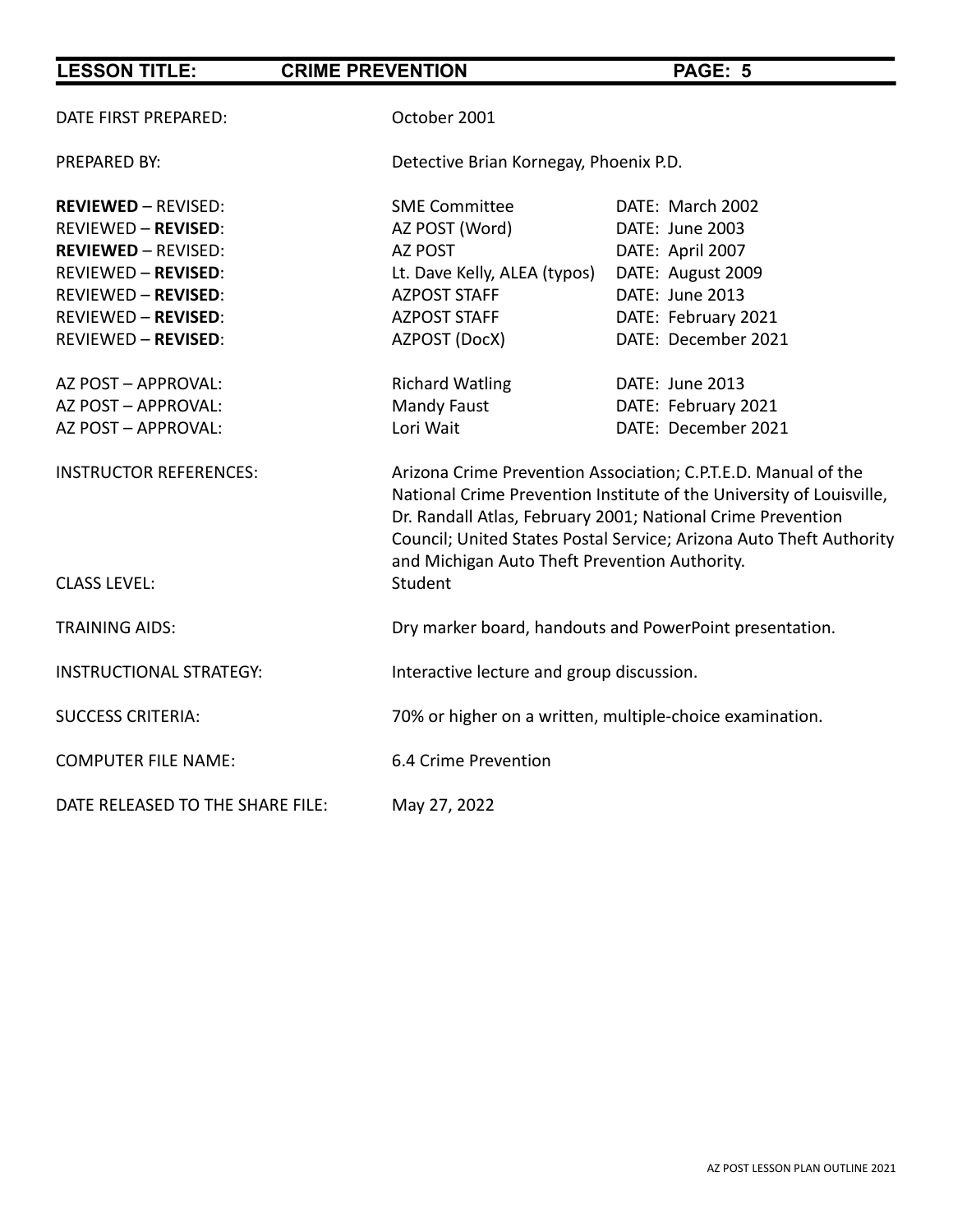### **I. INTRODUCTION**

- A. Instructor (self) introduction.
- B. Preview of performance objectives.
- C. Ask recruits if they were ever a victim of a crime and how they felt or to relate a personal story.

### **II. DEFINITION**

- A. Crime Prevention is "the anticipation, the recognition, and the appraisal of a crime risk and the initiation of action to remove or reduce it."
- B. Goals of crime prevention:
	- 1. To make all community members and police officers aware that many crimes can be prevented through some relatively easy "common sense" measures which will hopefully motivate them to take these measures.
	- 2. Different from "traditional" reactive police enforcement, the police function began as prevention and is again being integrated into today's modern police forces.
	- 3. Crime prevention functions of a law enforcement officer. **P O. 6.4.1**
		- a. Assess/anticipation of potential crime. **P O. 6.4.1A**
		- b. Recognition of high crime risks and preparing for those risks.

### **P O. 6.4.1B**

c. In keeping with the philosophy of community-based policing and problem solving crime prevention, it stresses education and community involvement.

### **P O. 6.4.1C**

- i. To be effective we need to educate as many community members as possible and help them be responsible for their own safety.
- ii. Crime prevention education is the responsibility of all officers, not just crime prevention squad members.
- iii. Education is accomplished individually, at public meetings, and at Neighborhood Block Watch meetings, and in everyday contacts with community members.
- 4. Focusing attention on crime victims rather than the crime itself is very important.

**P O. 6.4.2**

a. Helps the victim rebuild a sense of personal safety.

### **P O. 6.4.2A**

i. Fear.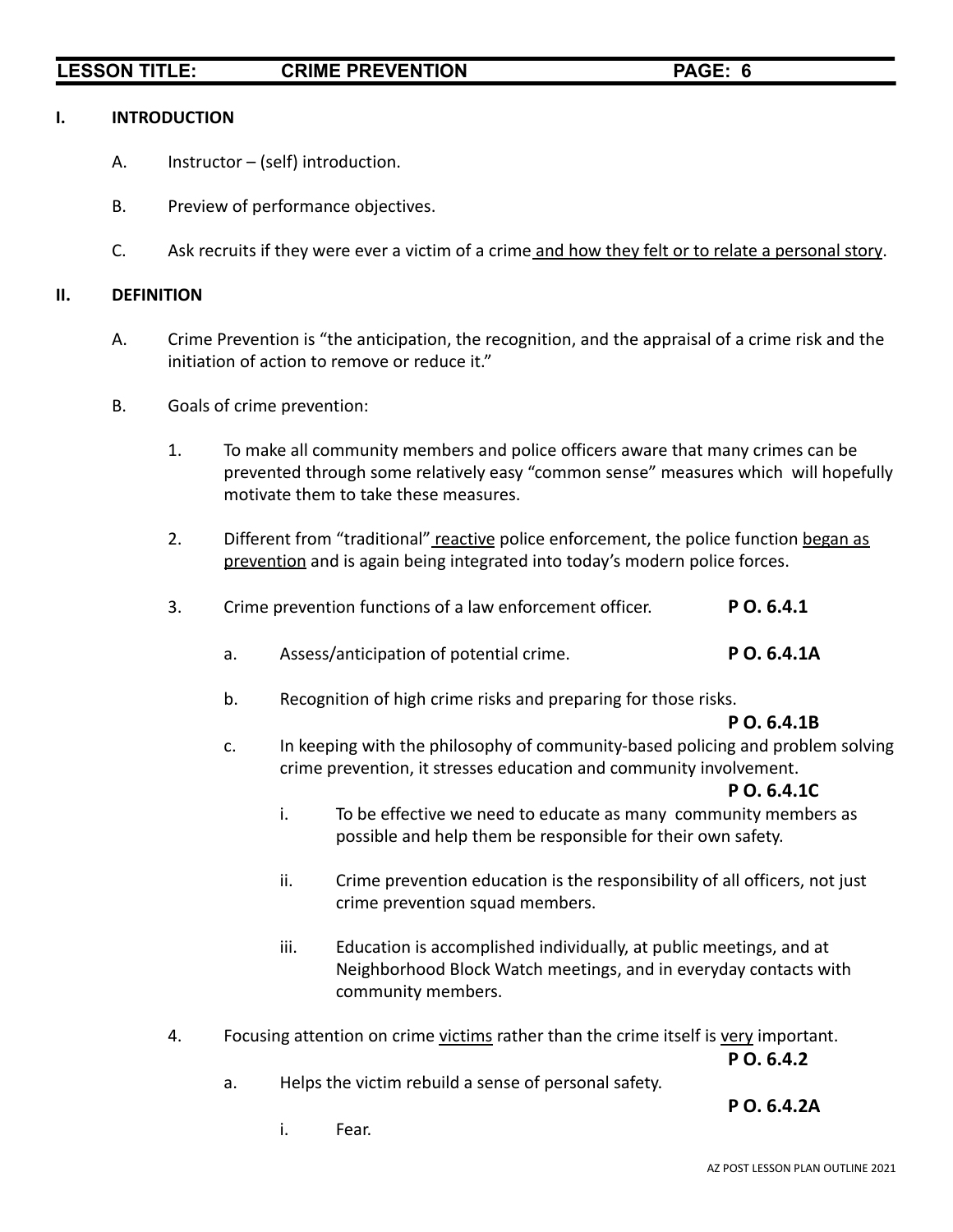- ii. Feeling "violated."
- b. Appraisal of a crime risk and the initiation of action to reduce or remove it, thereby, reducing the probability the victim will become a repeat victim.

**P O. 6.4.2B**

c. Enhances crime prevention within the community.

**P O. 6.4.2C**

- C. In order to apply the definition "action to remove or reduce crime risk" you need to understand three (3) other areas. *INSTRUCTOR NOTE: Review the definition of crime prevention.*
	- 1. Property crimes are generally crimes of opportunity:
		- a. Easy access.
		- b. Valuables in plain sight.
		- c. Obviously unoccupied homes.
	- 2. Crime triangle the elements a thief needs to commit the crime. (Similar to the fire triangle "heat, fuel and oxygen.") *INSTRUCTOR NOTE: Draw a triangle on the board and show how removing just one (1) element stops crime.*
		- a. Desire a. Victim
		- b. Knowledge or b. Suspect
		- c. Opportunity c. Location
		- d. Remove any one (1) element and the crime has been eliminated.
	- 3. The four (4) D's of crime prevention:
		- a. **Deny** property by locking it up.
		- b. **Deter** by the signals your property sends to the would-be criminal. *INSTRUCTOR NOTE: Delay and deter may be achieved by the use of barriers or security and doorbell cameras.*
		- c. **Delay** by making entry difficult and time consuming.
		- d. **Detect** entry by lighting, landscaping and surveillance to expose points of entry (alarms, dogs, etc.). ( Security and doorbell cameras

### **III. CRIME PREVENTION THROUGH ENVIRONMENTAL DESIGN (A.K.A. C.P.T.E.D. PRONOUNCED SEP-TED) P O. 6.4.3J**

AZ POST LESSON PLAN OUTLINE 2021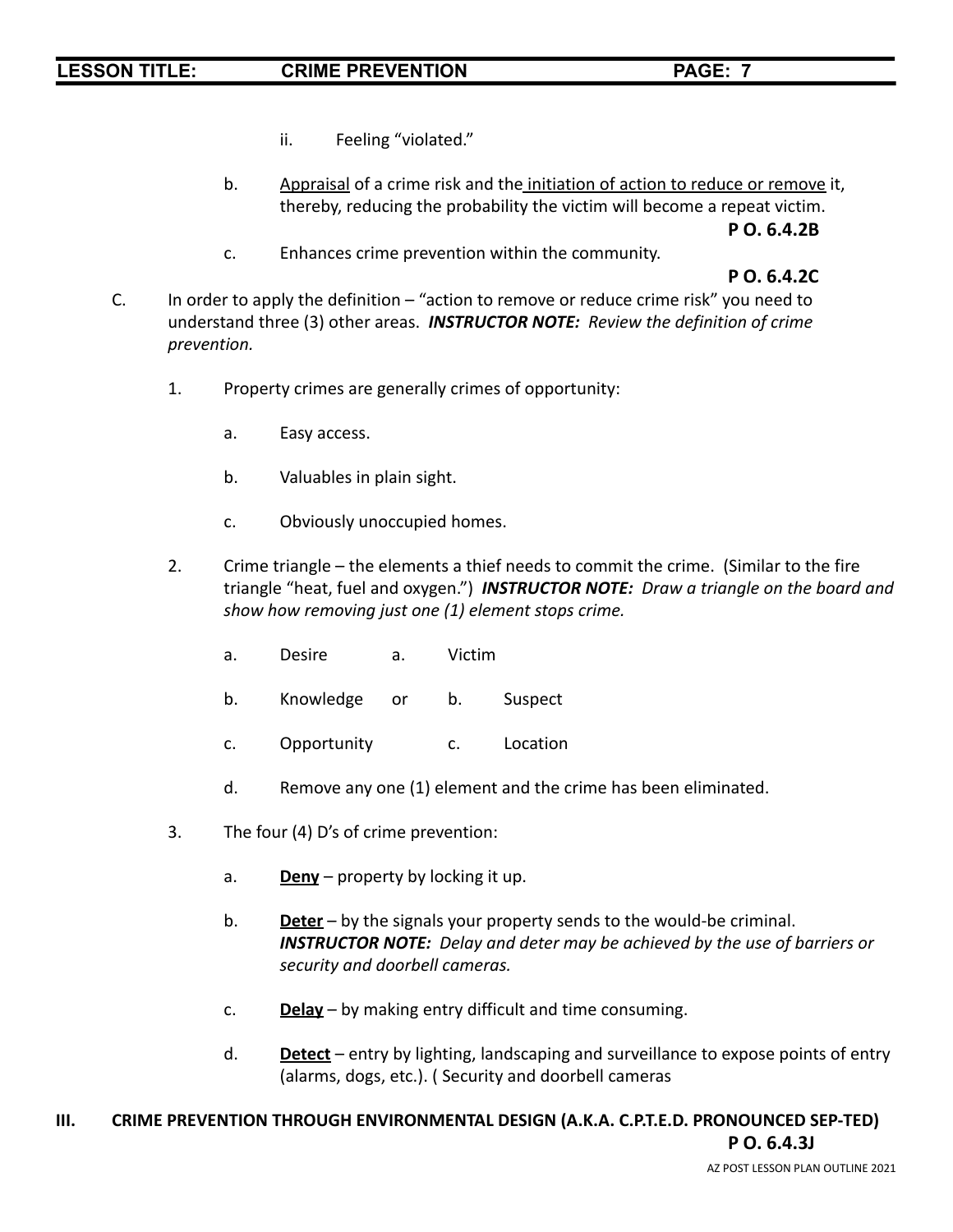- A. C.P.T.E.D. does not require an extensive technical background or understanding.
- B. To be effective as a community crime prevention strategy, basic C.P.T.E.D. concepts have to be understood by as many people as possible in easy-to-understand terms.
- C. C.P.T.E.D. is an urban planning tool that emphasizes the use of physical design features and land use characteristics to reduce or remove opportunities for criminal activity and to deter criminal behavior.
- D. People who use C.P.T.E.D.-designed areas perceive them as safe and would-be criminals see them as highly risky places to commit crimes.
- E. C.P.T.E.D. is a way of thinking, not a cookie-cutter program.
- F. C.P.T.E.D. is based on four (4) simple principles: Access control, territoriality, natural surveillance and activity support.
	- 1. Access control.
		- a. A method of guiding people to and from a space by effective use of entry and exit points.
			- i. Fences.
			- ii. Gates.
			- iii. Landscaping.
		- b. This minimizes uncontrolled movement.
	- 2. Territorially. *INSTRUCTOR NOTE: Identifying intruders is much easier in a well-defined space.*
		- a. People protect territory they feel is their own and have a certain respect for the territory of others.
		- b. Fences, pavement treatments, art, signs, good maintenance and landscaping are some physical ways to express ownership.
		- c. Refers to defining space as public, semi-public or private.
		- d. Is the expression of pride and ownership.
		- e. Prevents unauthorized use of space by unintended users.
			- i. Is hand in hand with Neighborhood Block Watch.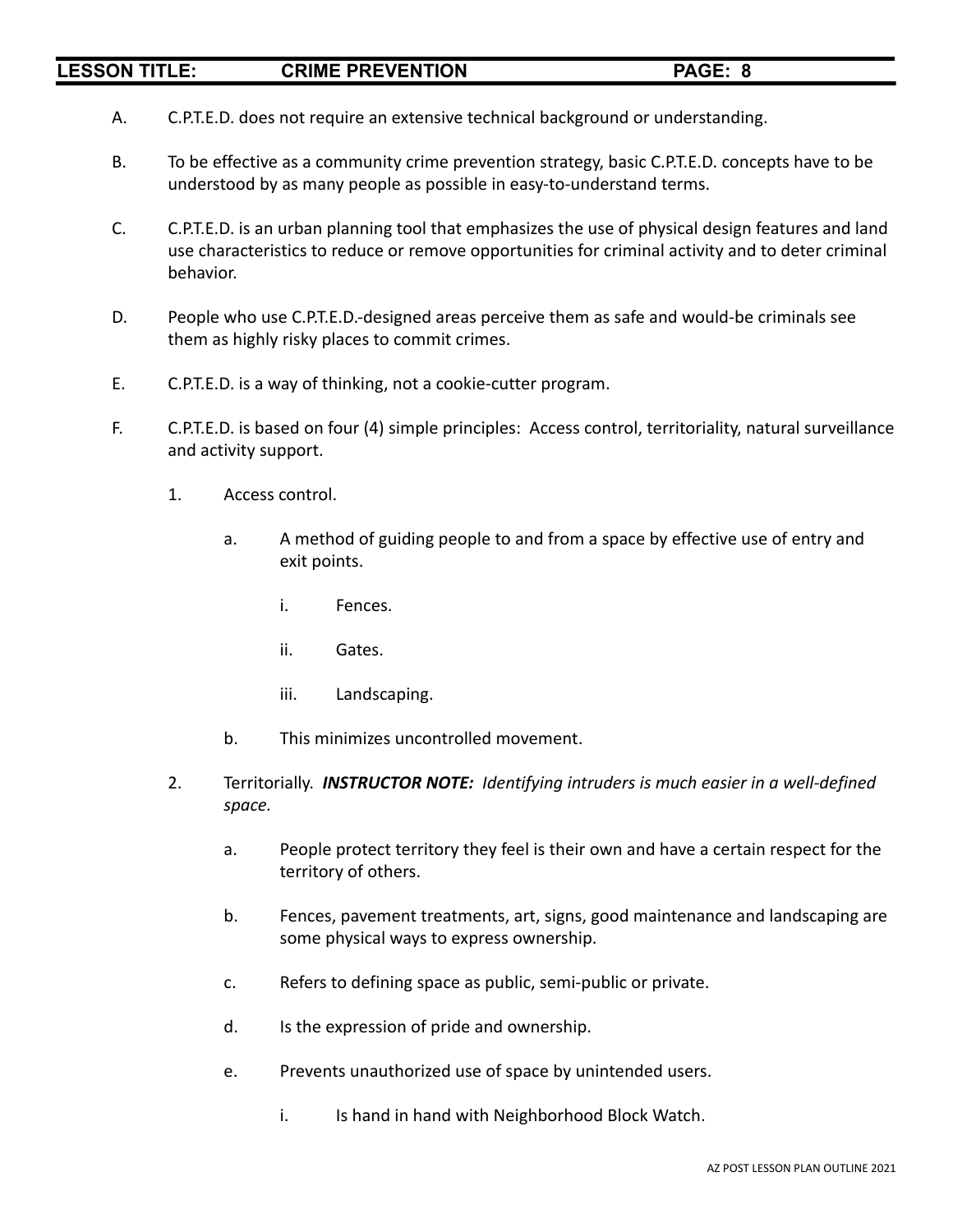- 3. Natural surveillance.
	- a. The ability of people to observe their surroundings as they go about their normal daily activities – driving to work, walking to the mailbox, washing a car, playing basketball, etc.
	- b. A concept based on the fact that criminals do not want to be observed committing crimes.
	- c. Can be created by designing buildings, activity locations and landscaping features that provide maximum visibility.
	- d. Placing physical features, activities and people in ways that maximize the ability to see what is going on, discourages crime.
		- i. Barriers, such as bushes, sheds or shadows make it difficult to observe activity.
		- ii. Landscaping and lighting can be planned to promote natural surveillance from inside a home or building and from the outside by neighbors or people passing by.
	- e. Organized surveillance includes block watch patrols.
- 4. Activity support.
	- a. Encouraging legitimate activity in public spaces helps discourage crime.
	- b. A basketball court in a public park or community center will provide recreation for youth, while making strangers more obvious and increasing active natural surveillance and the feeling of ownership.
	- c. Any activity that gets people out and working together a clean-up day, a block party, a Neighborhood Watch group, a civic meeting – helps prevent crime.
- G. Once people have an understanding of basic C.P.T.E.D. principles can be applied to almost any crime prevention strategy.
- **IV. HOME AND BUSINESS SECURITY considerations:** *INSTRUCTOR NOTE: Stress the importance of life over possessions*
	- A. Many jurisdictions have fire safety and building ordinances that may restrict, forbid or require certain security measures (double cylinder locks, window grates, self-latching pool gates, etc.).
		- 1. These ordinances vary from one (1) jurisdiction to another.
		- 2. Be aware of local ordinances before making any recommendations.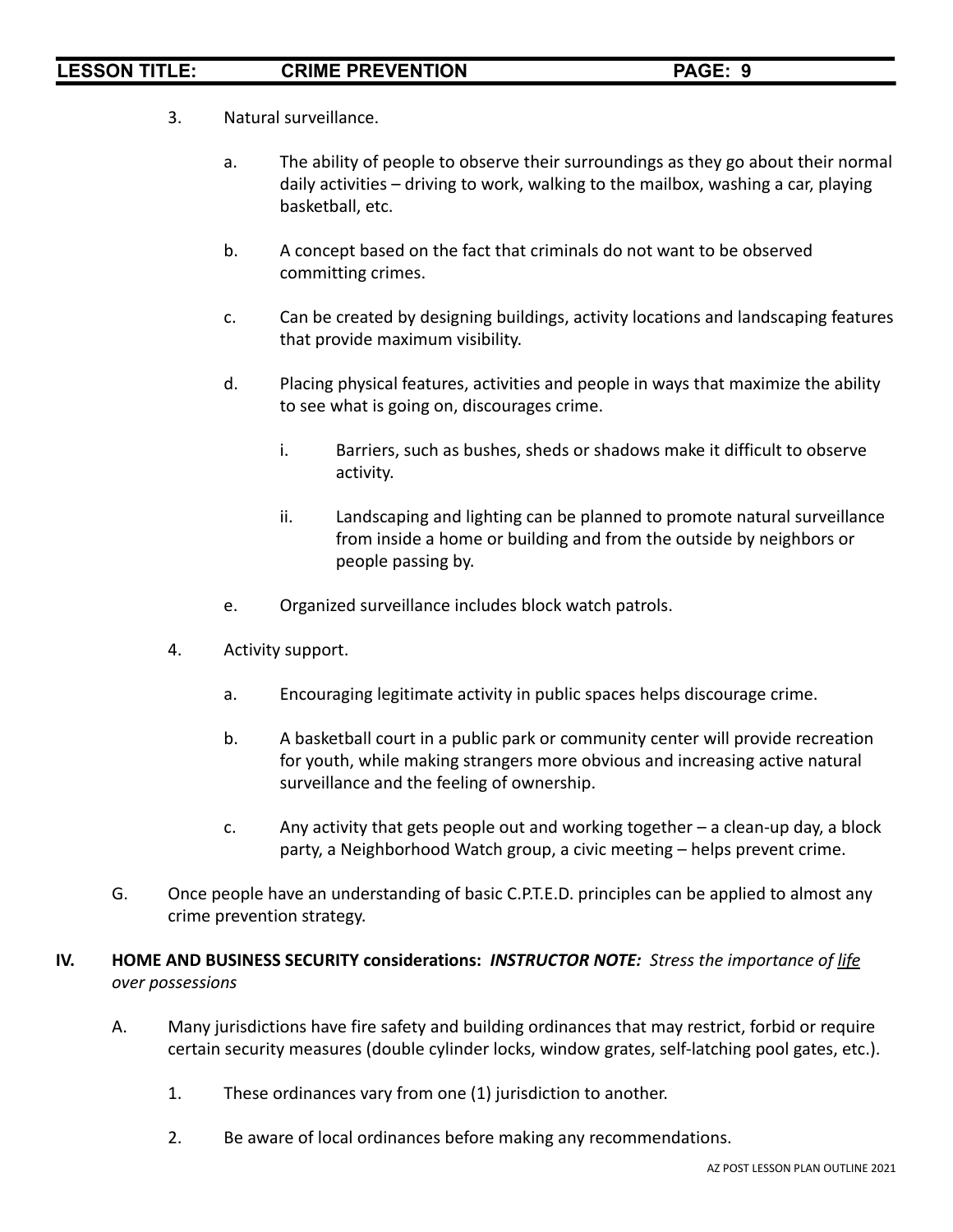- B. Target hardening.
	- 1. Key-in-knob locks. **P O. 6.4.4B**
		- a. Spring-loaded latch.
		- b. Easily defeated.
		- c. Often self locking.
	- 2. Dead bolt. **P O. 6.4.4A**

- a. An excellent choice if the following standards are met:
	- i. One-inch (1") throw on the bolt.
	- ii. "Anti-wrench" collar.
	- iii. Use a high security strike plate.
	- iv. Three-inch (3") screws that go into the wall frame.
	- v. Must be installed so the bolt can extend completely into the door frame and bolt.
- b. If not, the bolt can be pushed back in  $-$  similar to the "key-in-knob" lock.
- c. Draw backs.
	- i. Often installed with the supplied three-quarter-inch (¾") screws, which makes for a weak installation.
	- ii. These screws only go into the trim wood and not into the framework of the wall.
- 3. Single vs. double cylinder deadbolt.
	- a. The single cylinder has a key cylinder on the outside and a knob on the inside.
		- i. It is easy to use when you are home.
		- ii. No key is required to lock or unlock it from the inside.
	- b. The double cylinder has a key cylinder on both sides. *INSTRUCTOR NOTE: Many people die trying to reach the key hung at shoulder level while trying to escape a house fire. Some jurisdictions have ordinances restricting these locks due to*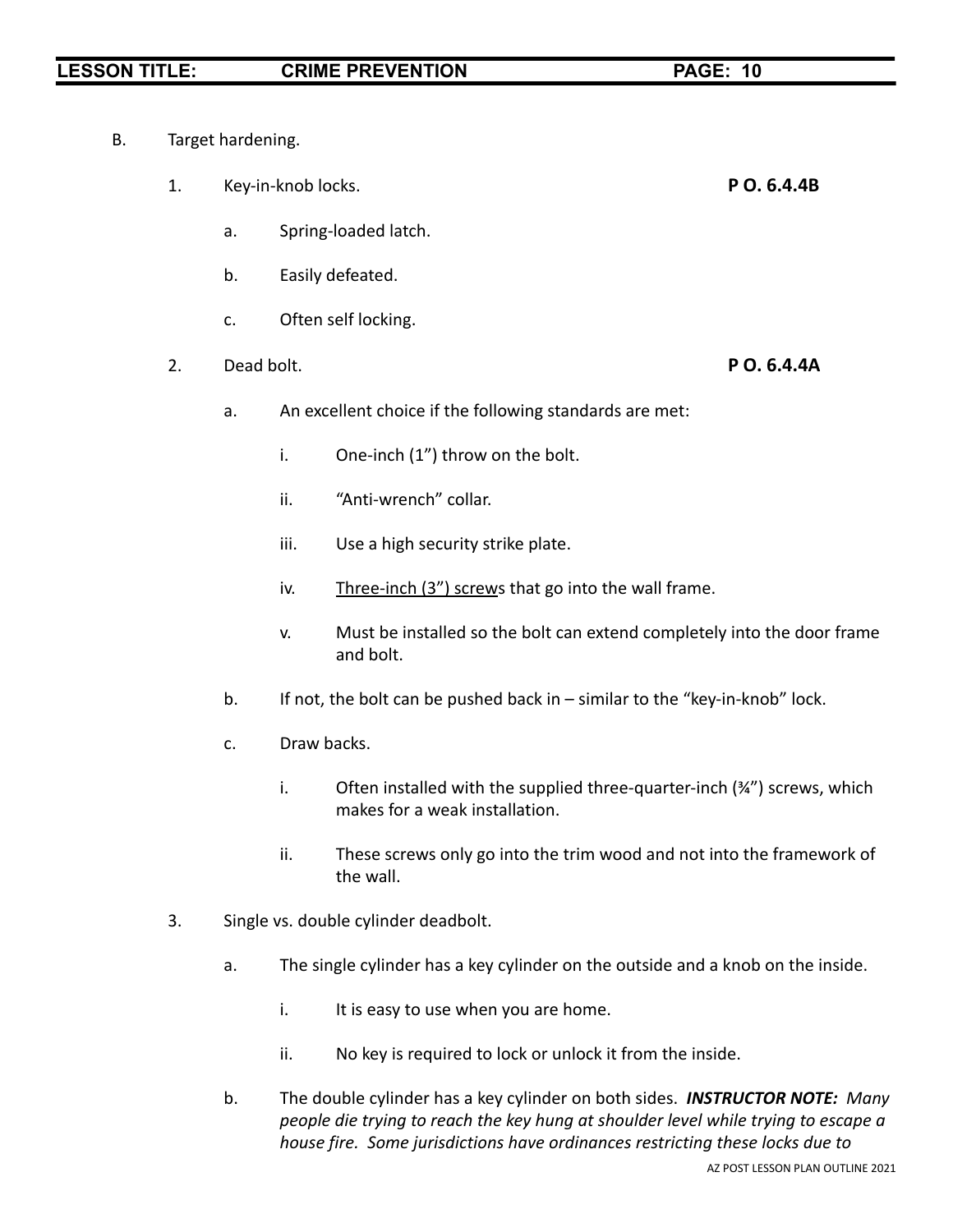*safety concerns. Check yours.*

- i. A key is needed to lock or unlock it from either side.
- ii. Often used when the door has a window in or next to it to prevent a thief from breaking a window, reaching in and unlocking the door.
- iii. Should have a key left in the door when people are home for safe egress in case of a fire.
- 4. Mortise locks. **P O. 6.4.4C**
	- a. Sometimes called a "box lock" because of its shape.
	- b. It is installed in a rectangular cavity (mortise) cut into the side of the door.
	- c. Specialized tools and expertise are needed to install.
	- d. Usually have both a spring latch and a deadbolt.
	- e. Works similar to a dead bolt.
- 5. Rim locks. **P O. 6.4.4E**
	- a. Similar to a mortise lock, but mounts on the surface (rim) of the door.
	- b. Has either horizontal or vertical deadbolts.
	- c. Cannot be slipped, pried or forced with a wrench.
	- d. Select a lock with hardened steel rotating tapered cylinder guards which can withstand twisting prying and hammering.
	- e. Excellent for all doors.
	- f. Install locks with heavy-duty bolts and screws such as lag bolts and one-way screws.
	- g. Screws should be long enough to be well embedded into the door or wall.
- 6. Padlocks. **P O. 6.4.4D**

- a. There are many styles and price ranges of padlocks.
- b. Lower cost locks are often made of poor quality materials that are easily defeated.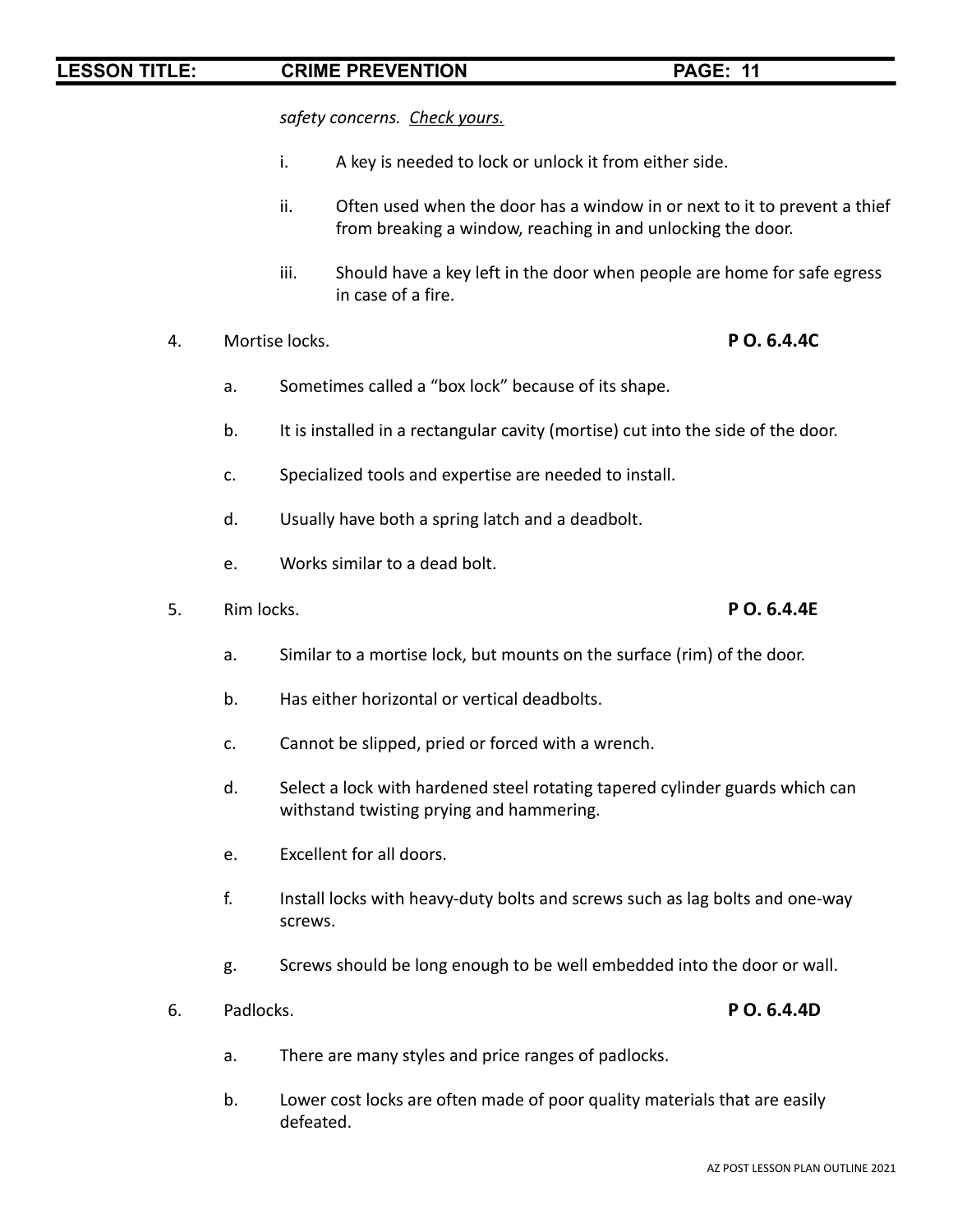- c. Do not economize when selecting a padlock to secure your valuables.
	- i. Features to look for in a padlock:
	- ii. Double locking shackle.
	- iii. Has a locking notch on both sides of the shackle.
	- iv. Hardened steel shackle the larger the diameter the better.
	- v. Five (5) pin tumblers.
	- vi. Key-retaining feature prevents the key from being removed when it is unlocked.
- d. A strong steel hasp should be used a padlock is only as strong as the chain or hasp it is on.
- 7. Security strike plates.
	- a. All entry doors should have a security strike plate installed.
	- b. Security strike plates are four (4) to eight (8) inches long and have four (4) or more three-inch (3") screws.
	- c. Screws of this length are long enough to extend into the framework of the wall and not just into the trim wood.
- C. Entry doors.
	- 1. Hollow core vs. solid core.
		- a. Hollow core. **P O. 6.4.5C**

- i. As the name implies, hollow core doors are hollow.
- ii. Hollow core doors are inexpensive, but are intended for interior use only.
- iii. Easily kicked in or pushed open.
- b. Solid core.
	- i. They are intended for exterior use.
	- ii. Constructed of solid wood, laminated wood, particleboard, plywood, fiberglass, metal or a combination of the above.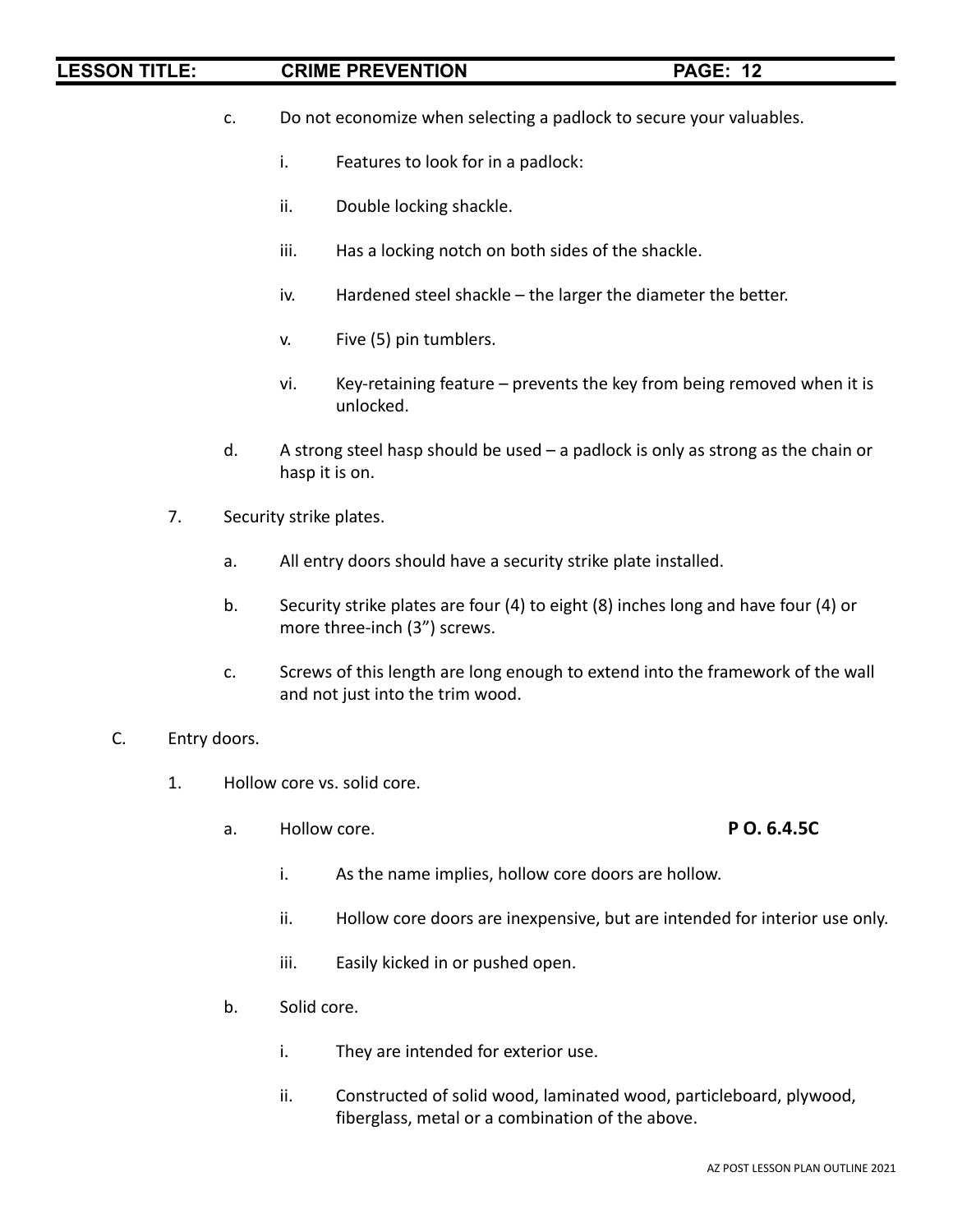- 2. Viewers (a.k.a. peepholes, security and doorbell cameras).
	- a. Allows people to see who is at the door without having to open the door or look out a window.
	- b. All front entry doors should have a viewer.
	- c. One hundred and eighty degrees (180º) minimum.
	- d. The height should be determined by the occupants of the house.
	- e. There are numerous products available now for viewing and recording who is at the front door of a residence remotely. Some of the products allow the homeowner to verbally communicate with the individual and record their presence on the camera. *INSTRUCTOR NOTE: Discuss products such as Ring doorbell cameras or Nest home security cameras.*
- 3. Exposed exterior door hinges. **P O. 6.4.5B**
	- a. If the exterior door opens out, it has exposed hinges.
	- b. This design is harder to kick open, but can easily be defeated by removing the hinge pins and lifting the door off.
	- c. There are several options to secure this design.
		- i. Some use a set screw to secure the pin in the hinge. The setscrew can only be accessed if the door is open.
		- ii. Others have a pin that locks both hinges together when the door is closed.
		- iii. You can install a pin in the wall that engages the door when closed.
		- iv. You can also find two (2) opposing screws and remove them, install a longer screw letting it extend about three-eighths of an inch (3/8") from the wall. Cut off the head of the screw. If the door will not close, you may need to enlarge the screw hole in the door.
- 4. Sliding glass doors (arcadia doors). **P O. 6.4.5F**
- - a. Sliding glass doors can sometimes be defeated by lifting them from their tracks.
	- b. Even if they cannot be lifted from their track, often lifting the door disengages the lock and the door can be slid open.
	- c. Most have only latches and not locks.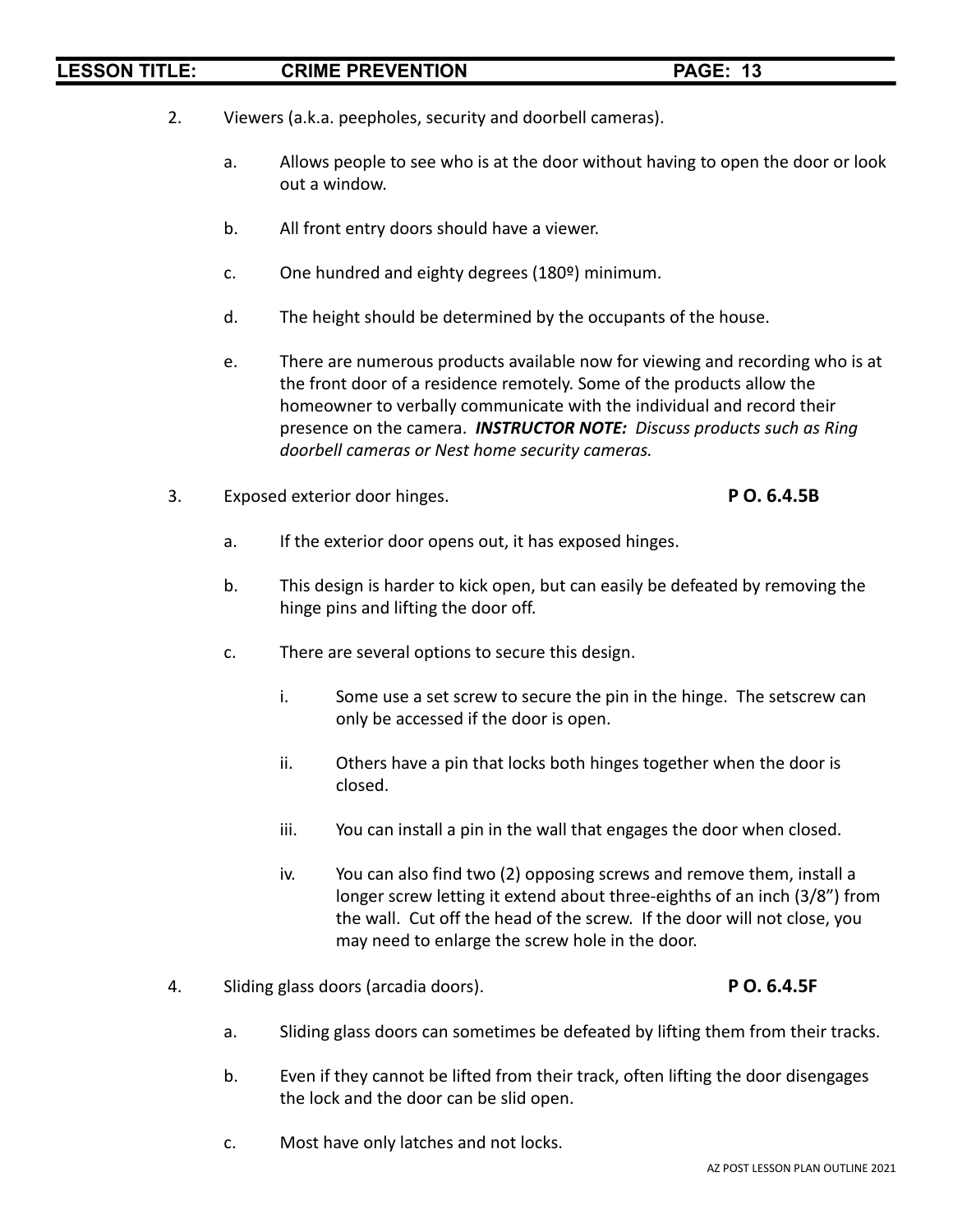- d. There are many ways to secure a sliding glass door.
	- i. A dowel or stick can be placed in the track, but this will not secure a door that can be lifted off the track.
	- ii. A screw can be installed in the track above the door to prevent it from being lifted.
	- iii. The screws are installed so they are above the door when closed.
	- iv. The screws are only seated deeply enough so the door will slide closed but is not able to be lifted.
	- v. A hole can be drilled into the frame around the glass (being careful not to hit the glass) of the door into the stationary part of the door and a pin or nail inserted to prevent the door from being slid open.
	- vi. There are also many other products available at the hardware store for this purpose – most for less than \$10.
		- a) Charley bars.
		- b) Mechanical pins.
		- c) Track blocking devices (some with locks).
	- vii. The fire department recommends that people crawl out of a building in case of a fire, so all additional locks should be mounted low enough to be reached from a crawling position.

### D. Windows.

- 1. Are left open or unlocked at a higher rate than doors and create an easy-entry option.
	- a. Sliding glass windows. **P O. 6.4.5G**
		- i. Always use a secondary blocking device.
		- ii. Can be reinforced the same as a sliding glass door.
		- iii. Thumb screw locks can also be attached to the track.
	- b. Casement windows (crank open/roll-out). **P O. 6.4.5E**
		- i. Casement windows can be very secure if hardware is in good working order and used correctly.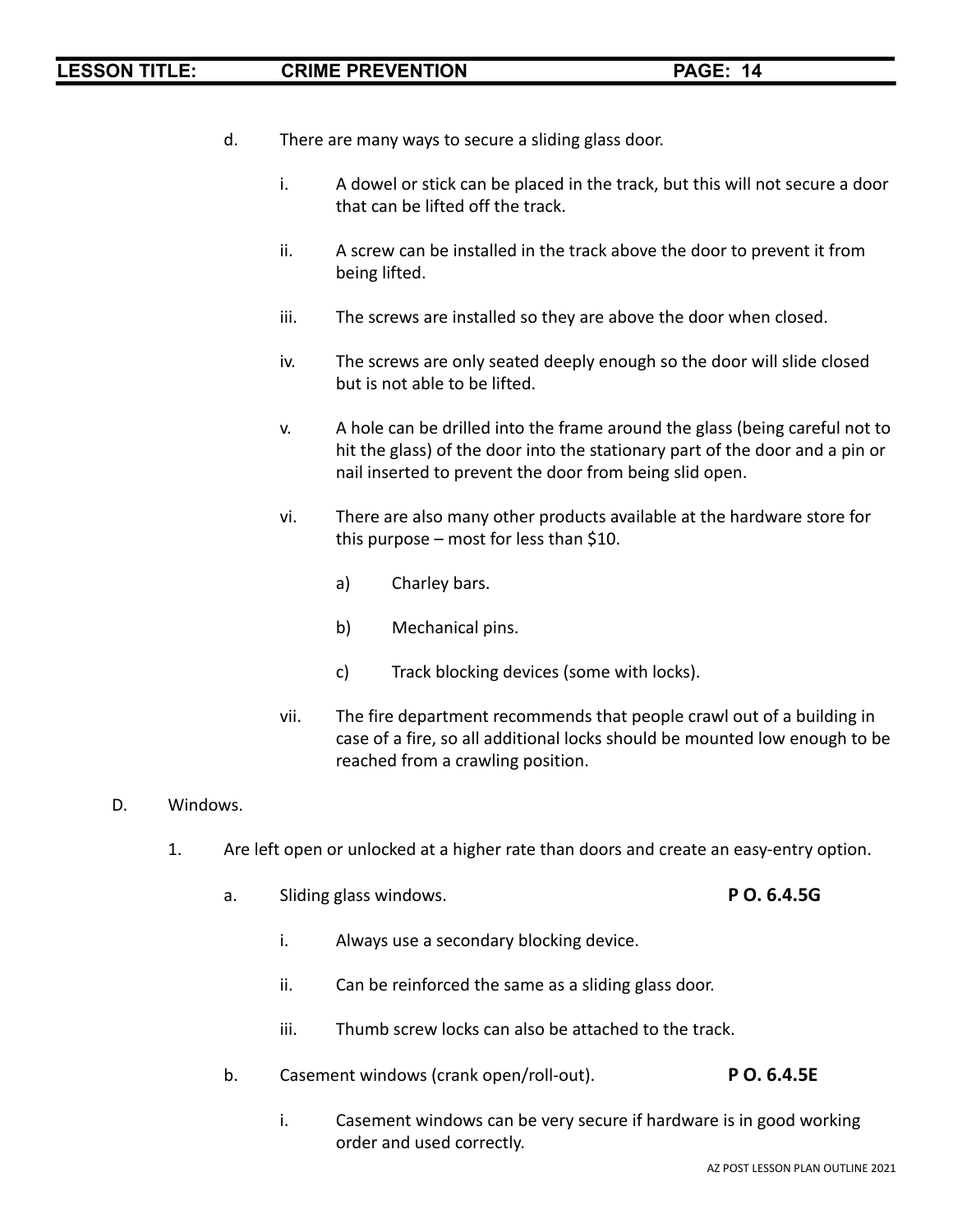- ii. The crank does not lock the window; it relies on a lever to lock the window closed.
- iii. Often older windows do not crank closed completely and the lever does not engage the windows.
- iv. Often, simply replacing the hardware will make the window work and lock properly.
- v. Some replacement casement window levers have a hole for either a pin or pad lock for extra security.
- vi. Older levers can sometimes be drilled to install a pin or padlock.
- c. Double hung windows.
	- i. These windows slide vertically and usually have an upper and a lower window.
	- ii. Numerous devices are available at hardware stores to secure these windows.
	- iii. These windows can also be pinned by drilling a hole from the front window into the back window and a nail or pin installed to prevent them from being slid open.
	- iv. If the hole is drilled at a slight downward angle, it will prevent the pin from being shaken loose.
- 2. Grill work (wrought iron).
	- a. Can be mounted over ground floor windows if local ordinances allow.
	- b. Must have a break-away feature to allow egress in case of an emergency.

**P O. 6.4.5A**

- E. Area lighting. **P O. 6.4.5A**
	- 1. Lighting by itself will not necessarily reduce crime. *INSTRUCTOR NOTE: Discuss different types of fixtures and their costs.*
		- a. Lighting enhances surveillance.
		- b. Interior lighting.
			- i. Is necessary to give the appearance of life and activity inside the home.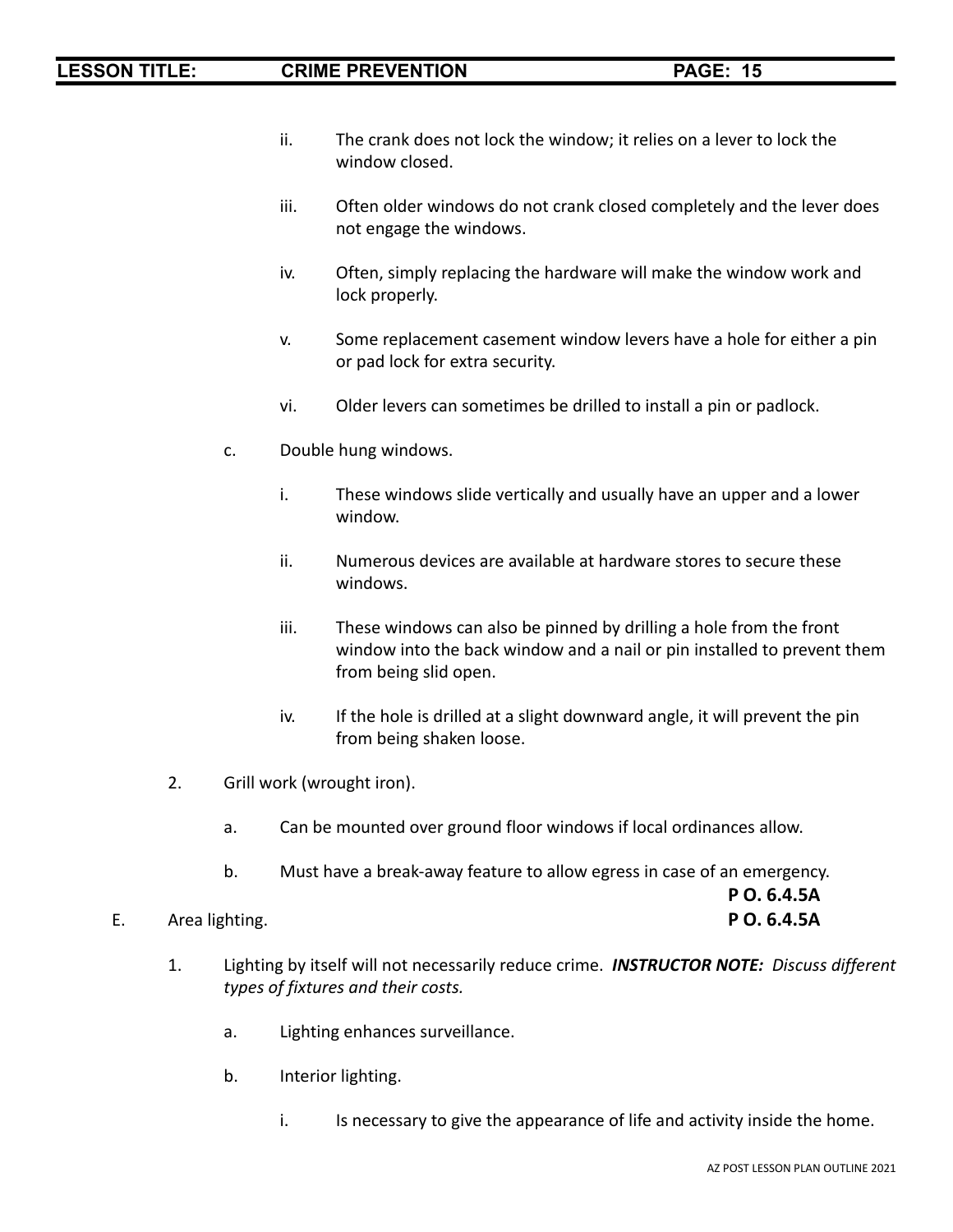- ii. Lights should turn on and off simulating actual occupancy.
- iii. Use light timers on a daily basis, not just when away.
- iv. It is more comfortable to not have to enter a dark home.
- c. Exterior lighting.
	- i. Is very important especially if you must park in a common area and walk to your front door.
	- ii. If you can see a potential threat in advance you can avoid it.
	- iii. Should be bright enough for you to see 100 feet and be able to identify a suspect by clothing, sex, race and age.
	- iv. Use good lighting along the pathway and at your front door.
	- v. Illuminate the house number so emergency responders can find the house quickly.
- d. Perimeter lighting.
	- i. Porch and garage lights left on all day signals that you are away. Use a photocell or timer.
	- ii. Consider using motion-sensor lights on rear and side yards. These are inexpensive and can also be a type of alarm signaling something has entered your yard. *INSTRUCTOR NOTE: Most restrictive if there is an observatory nearby.*
- e. Dark sky ordinances.
	- i. Some jurisdictions have ordinances that restrict certain types and styles of fixtures.
	- ii. Do your research, know what applies within your jurisdiction.
- 2. Landscaping. **P O. 6.4.5D**
	- a. Sends a strong signal to would-be criminals territoriality. *INSTRUCTOR NOTE: This helps prevent intruders from concealing themselves. This opens up the area to view, increasing natural surveillance.*
	- b. Visibility is the key.
	- c. Keep bushes and hedges trimmed below the bottom of the window and away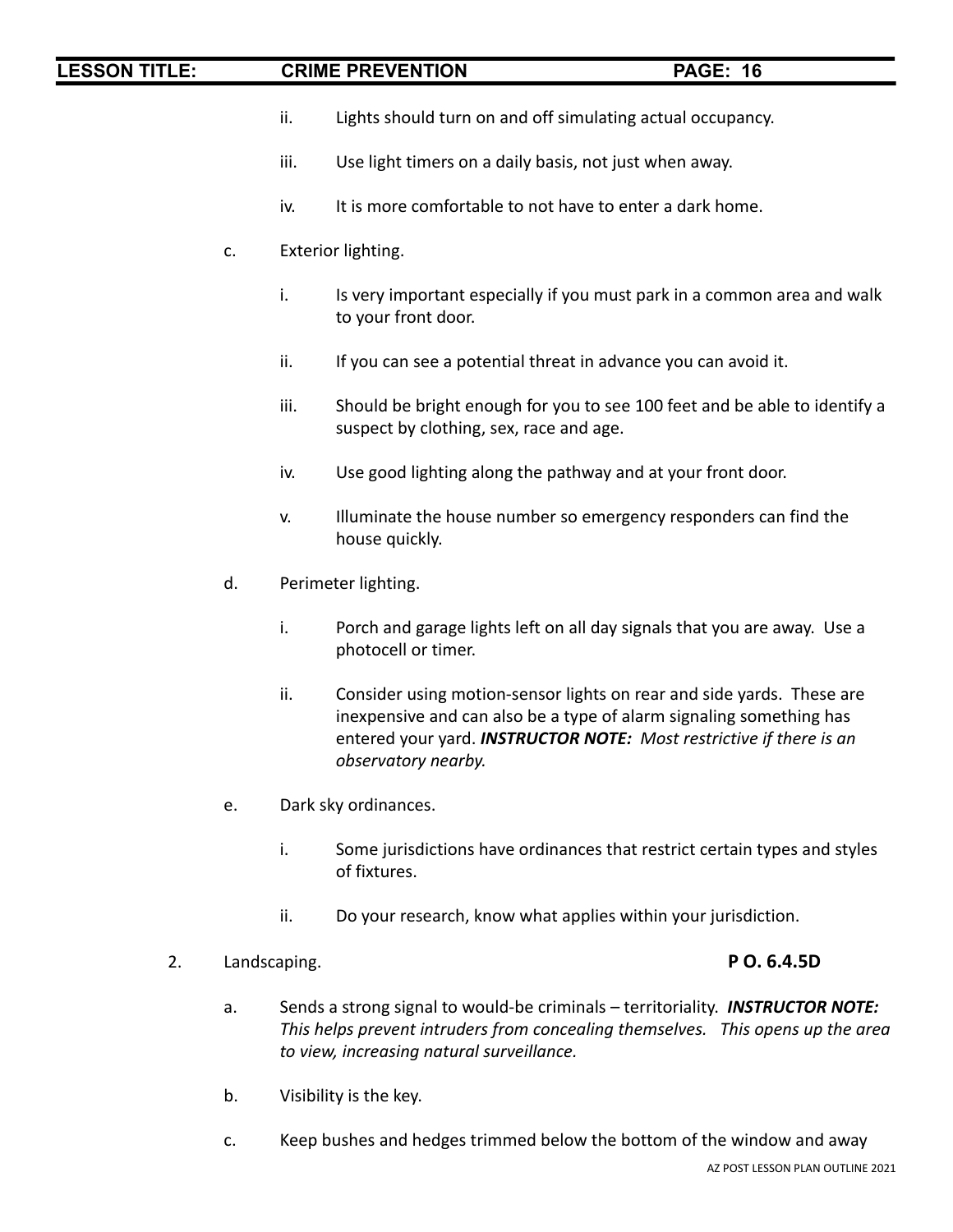from entryways.

- d. Trim (mature) tree branches so none are lower than six (6) to seven (7) feet from the ground.
- e. Windows and doors should be easily visible to passersby, again increasing natural surveillance.
- f. Thorny plants can be used to control access: Cactus, roses, bougainvillea, pyracantha, etc.
- 3. Fences.
	- a. Access control and territoriality.
	- b. Must be maintained and gates should be locked.
	- c. Burglars like a clear escape route, a locked fence may slow him/her down.
	- d. Can prevent removal of large items too heavy to get over a fence.
	- e. Do not recommend placing broken glass, tar or carpet tack strips on top of a fence.
	- f. Police and fire personnel often have to climb fences in emergencies.
	- g. Consider fencing that enhances natural surveillance like wrought iron or quality chain link especially in commercial and multi-housing applications.

### **V. ALARMS**

- A. Alarm systems have a place in a home or business security plan and can be effective if used properly. *INSTRUCTOR NOTE: Explain your local alarm ordinance and fine schedule.*
	- 1. Alarms increase the possibility of a criminal being caught.
	- 2. Signage also plays a deterrent role.
	- 3. Must be properly installed, programmed and maintained.
	- 4. Response list must be kept up to date.
- B. Most Arizona cities have an alarm ordinance that requires a permit for a home or business alarm. These ordinances also allow fines for false alarms.
	- 1. False alarms create a tremendous increase in the police workload. *INSTRUCTOR NOTE: Give an account of false alarm response times. Many monitored alarms are also audible.*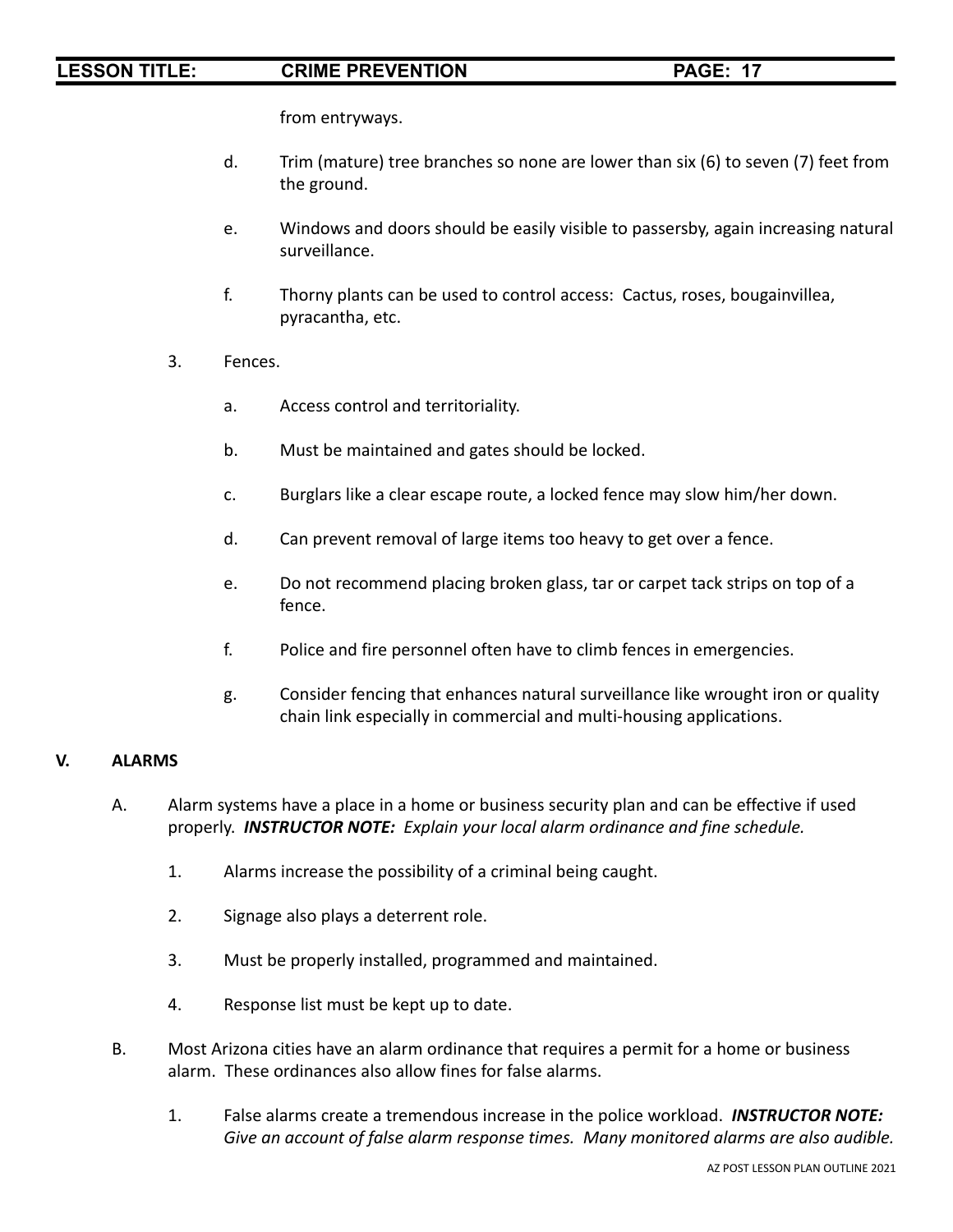- 2. It is very important that the user is familiar with the system and it is properly maintained.
- C. Monitored vs. audible.
	- 1. Monitored alarms have an alarm company who calls a responsible person for the property and the police in case of activation.
	- 2. Audible alarms sound a bell or siren in case of activation. They rely on scaring the criminal off and neighbors calling the police.
		- a. Not recommended for commercial businesses due to lack of activity during non-business hours.
		- b. Audible-only alarms may frighten a burglar off for a short time, but they may return when police do not respond.
		- c. There are numerous products available to homeowners and business owners that provide live surveillance options as well as cloud storage for recordings. *INSTRUCTOR NOTE: Discuss products such as Ring Doorbells, or Nest camera systems.*

### **VI. VEHICLES**

- A. Stolen vehicles.
	- 1. Vehicle theft facts.
		- a. Arizona is second in the nation (per capita) for total stolen vehicles.
		- b. Auto theft is almost epidemic in the western United States.
		- c. Nearly one half (½) of all stolen vehicles were unlocked.
		- d. One (1) in five (5) stolen vehicles had the key either in or on it.
		- e. Sixty-seven percent (67%) of stolen vehicles were recovered in 1999.
		- f. Stolen vehicles are often used to facilitate crimes.
	- 2. The Arizona Auto Theft Authority and The National Insurance Crime Bureau recommend "layered protection."
		- a. The more layers of protection on a vehicle, the more difficult it is to steal.
		- b. The number of layers can be varied depending on the vehicle, budget and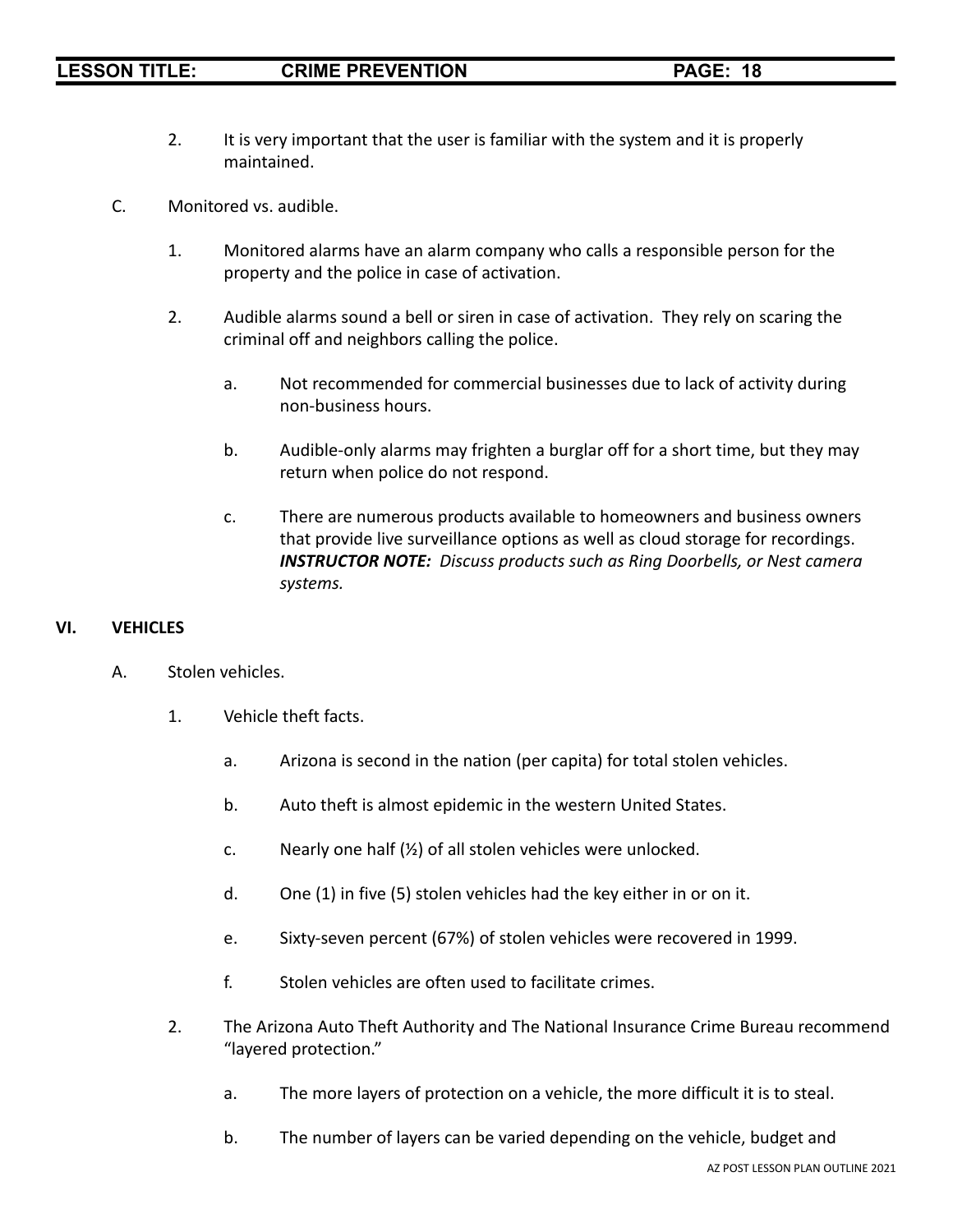personal preferences.

- B. Recommendations.
	- 1. Layer #1 common sense:
		- a. An unlocked vehicle with a key in the ignition is an open invitation to any thief.
		- b. The common sense approach is the simplest and most cost-effective way to thwart would-be thieves.
			- i. Always secure your vehicle even if parked for brief periods.
				- a) Remove the key.
				- b) Lock the doors.
				- c) Roll up the windows.
				- d) Park in a well-lit area.
				- e) Secure valuables in the trunk or out of sight if you must leave them in the car.
			- ii. Park in your garage at home. *INSTRUCTOR NOTE: No device works all of the time.*
				- a) Lock the car and garage door.
				- b) Do not leave your keys in the car while in the garage.
			- iii. Layer #2 warning device:
				- a) The second layer is a visible or audible device that alerts thieves that your car is protected. *INSTRUCTOR NOTE: Ask, How many times have you heard an alarm in a parking lot? Did you investigate?*
				- b) Audible alarms (no required permits).
				- c) Steering wheel locks.
				- d) Column locks.
				- e) Brake locks.
				- f) Wheel locks.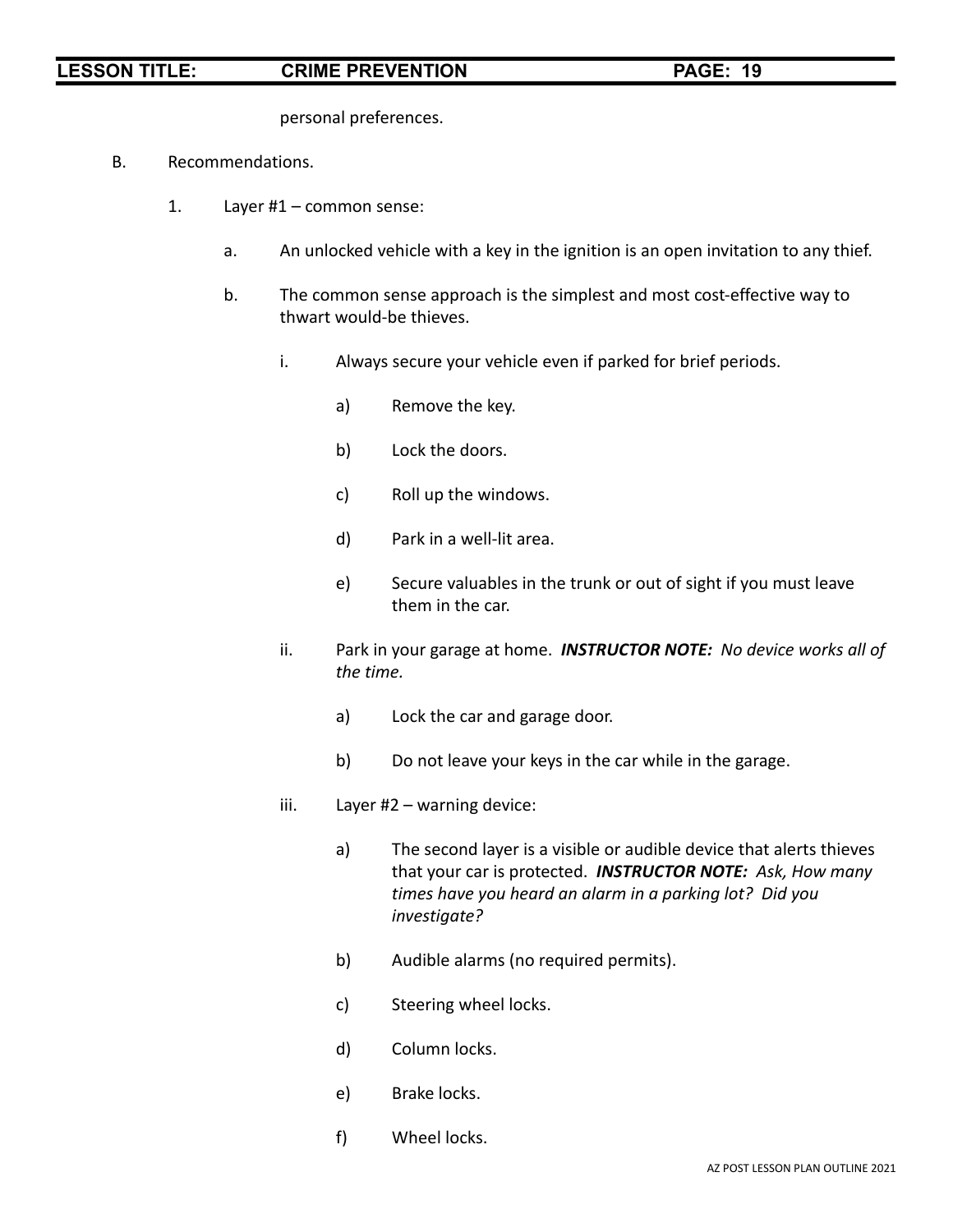- g) Theft-deterrent decals.
- h) Window etching.
- iv. Layer #3 immobilizing device:
	- a) This third layer of protection is a device that prevents thieves from bypassing your ignition and hot-wiring the vehicle.
	- b) Smart keys.
	- c) High-security locks and keys.
	- d) Fuse cut-off.
	- e) Kill switches.
	- f) Starter, ignition and fuel disablers.
- v. Layer #4 tracking device:
	- a) The final layer of protection is a tracking device which emits a signal to a police or monitoring station when the vehicle is reported stolen. Very effective in the recovery of stolen vehicles.
	- b) "Lo Jack."
	- c) "Northstar."
- C. Watch Your Car program.
	- 1. The Watch Your Car decal program is a free, voluntary program whereby vehicle owners enroll their vehicles with the Arizona Automobile Theft Authority.
	- 2. The vehicle is then entered into the Motor Vehicle Department (MVD) database and participants receive decals for their front and rear windows.
	- 3. By displaying the decals, vehicle owners convey to law enforcement officials that their vehicle is not usually in use between the hours of 1:00 a.m. and 5:00 a.m., when the majority of auto thefts occur.
	- 4. If a police officer witnesses the vehicle in operation between these hours, he/she has the permission to stop the vehicle and verify it is being legally operated by the rightful owner.
- D. Thefts and burglary from a vehicle.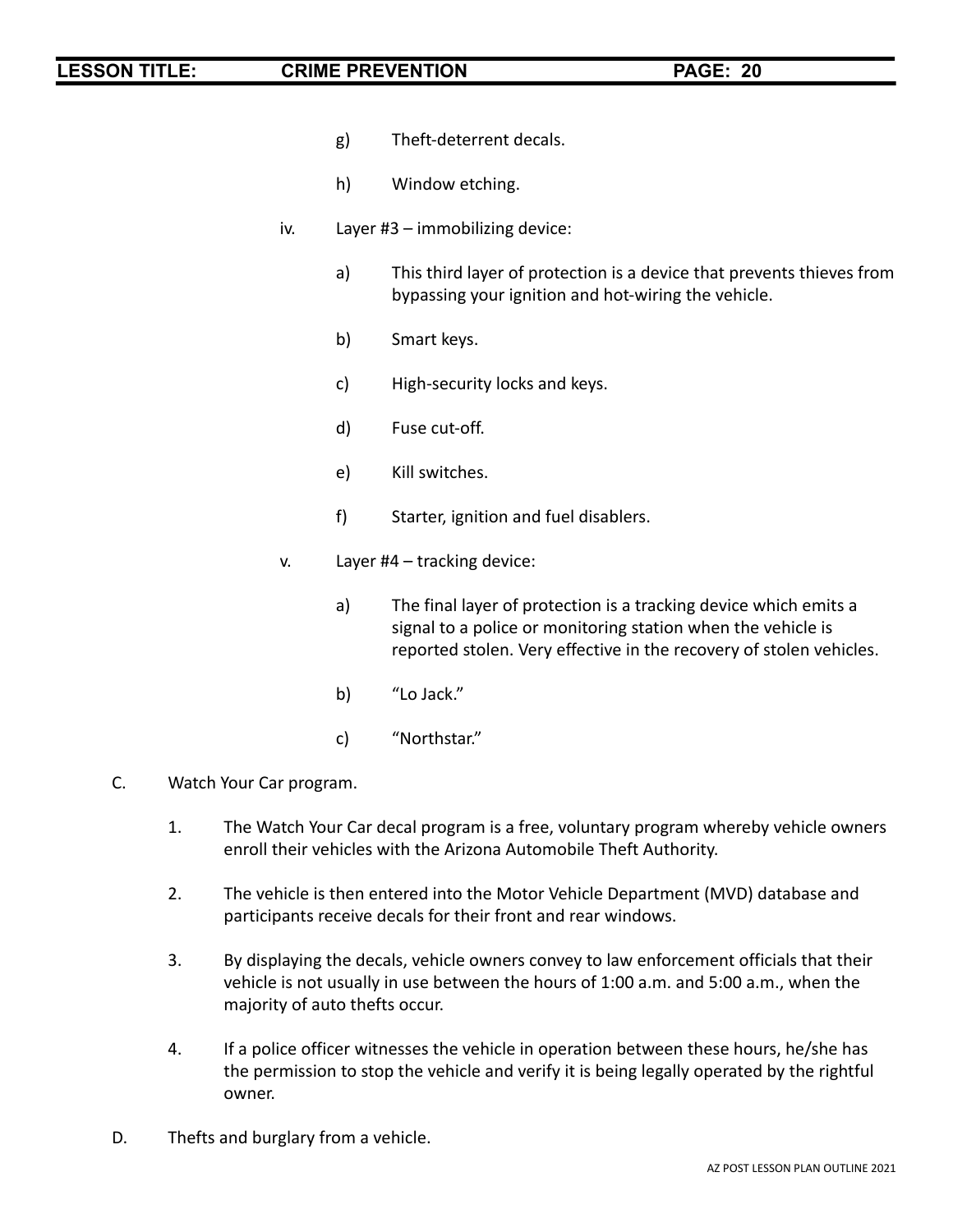- 1. Similar to a stolen vehicle.
- 2. Remove or hide valuables if they must be left in the car. (Removing valuables and locking the doors reduces the chance of being a victim from one (1) in 30 to one (1) in 3,000).
- 3. Lock the car and roll up the windows.
- 4. Park in areas of activity (more witnesses) when shopping. **P O. 6.4.3C**
- 5. Use your home garage.

| VII. | <b>CRIME PREVENTION PROGRAMS</b>   | P O. 6.4.3  |  |
|------|------------------------------------|-------------|--|
|      | Neighborhood Watch or Block Watch. | P O. 6.4.3C |  |

- 1. A nationally-recognized program which brings neighbors together to discuss neighborhood issues and crime prevention topics. *INSTRUCTOR NOTE: Tell the Pool cleaner story (Addendum) Safety.com presented a survey in 2020 that estimated the average American is caught on security cameras 238 times per week, 160 times per week when driving. Who knows the neighborhood better than the people who live there?*
- 2. Virtual Block Watch programs have been initiated in many cities. It is a partnership between the police departments and community members in an effort to reduce crime. The homeowners will register their surveillance camera systems with the police departments who then use that information to contact them only if a criminal incident occurred in the vicinity of their security cameras.
- 3. Program requirements vary from city to city, but most cities encourage the posting of Block Watch signs (territoriality) and holding a minimum of two (2) meetings per year.
- 4. Encourages neighbors to look out for and help each other.
- 5. It is in keeping with the community-based policing philosophy. Police and citizens community members working closer together to solve problems.
- 6. Eyes and ears for the department.
- 7. Many departments have a program where Block Watch members go out on organized patrols of their neighborhoods (natural surveillance) after attending a block of training.
	- a. Phoenix: Neighborhood patrol.
	- b. City of Tempe: Citizens Community members on foot patrol, citizens community members on horse patrol and citizens community members on park patrol.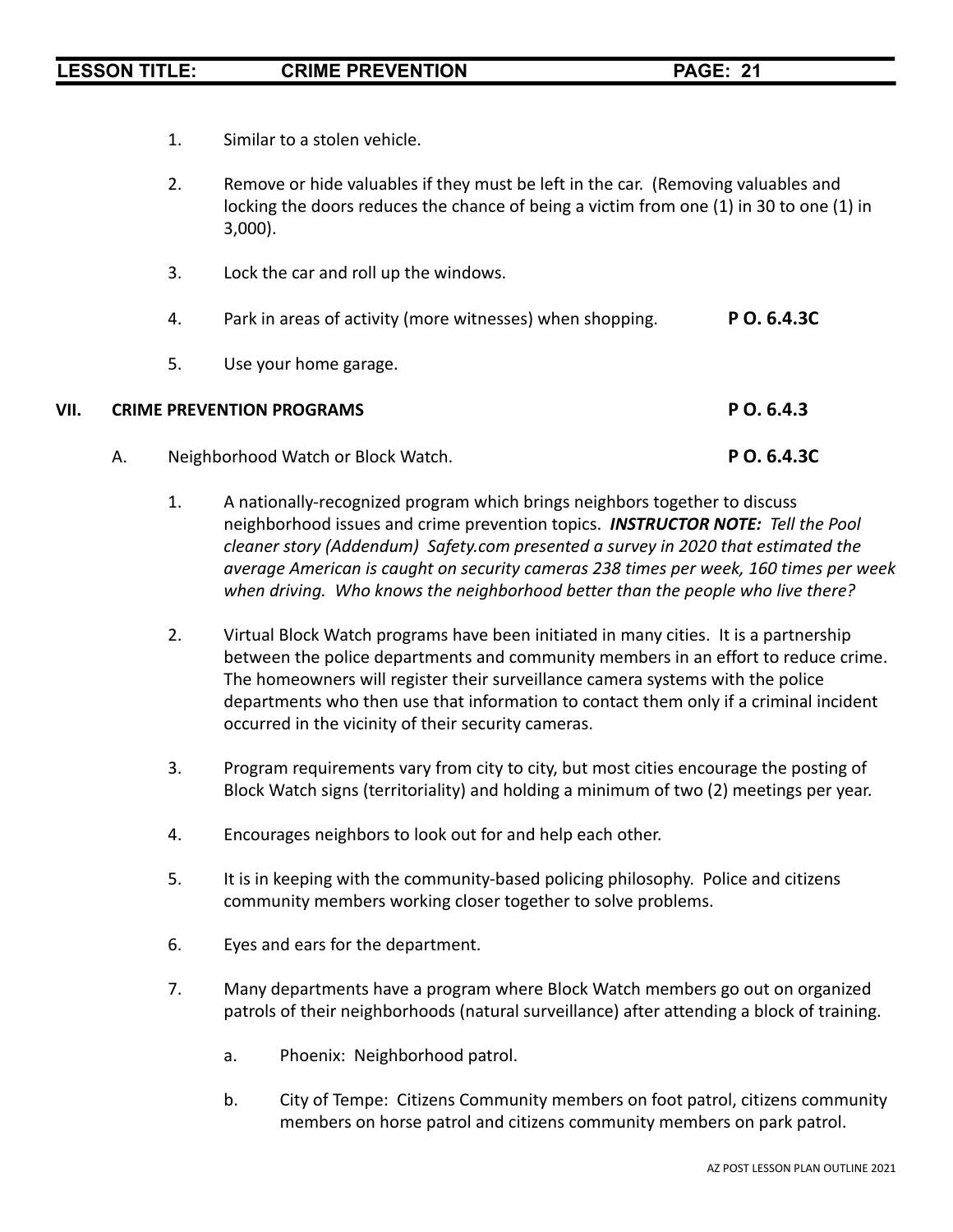B. Operation Identification. **P O. 6.4.3D**

- 1. A program where citizens community members check out engravers from their local police department to engrave valuables with a unique number (normally their driver's license number) and their state.
- 2. The marking of property makes it less valuable for the criminal and easier to get back to the rightful owner when recovered.
- 3. A sticker is placed on windows for a potential burglar to see.
- 4. The proper method to mark items is with the state abbreviation at the beginning and at the end of the number leaving no spaces. *INSTRUCTOR NOTE: Example AZ12345678AZ*
- C. Crime Free Multi-Housing Program (CFMH).
	- 1. Many multi-housing communities (apartments, mobile homes, town houses, etc.) have crime problems that cannot be solved with traditional methods. *INSTRUCTOR NOTE: Recommend officers attend the class (a lot of good information).*
	- 2. The CFMH gives managers and management companies the means to effect rapid changes in the behavior of their residents.
	- 3. Three (3)-phase program.
		- a. Phase 1:
			- i. An eight (8)-hour training class.
			- ii. Provides management with the tools needed to properly run a multi-housing community.
		- b. Phase 2: **P O. 6.4.3J**

- i. Implementation of C.P.T.E.D.
- ii. Must meet minimum C.P.T.E.D. standards.
- c. Phase 3:
	- i. Resident involvement.
	- ii. Makes the resident aware of his/her responsibility.
- 4. Crime Free Multi-Housing Card.
	- a. Many of the continual calls officers respond to can be handled by the manager if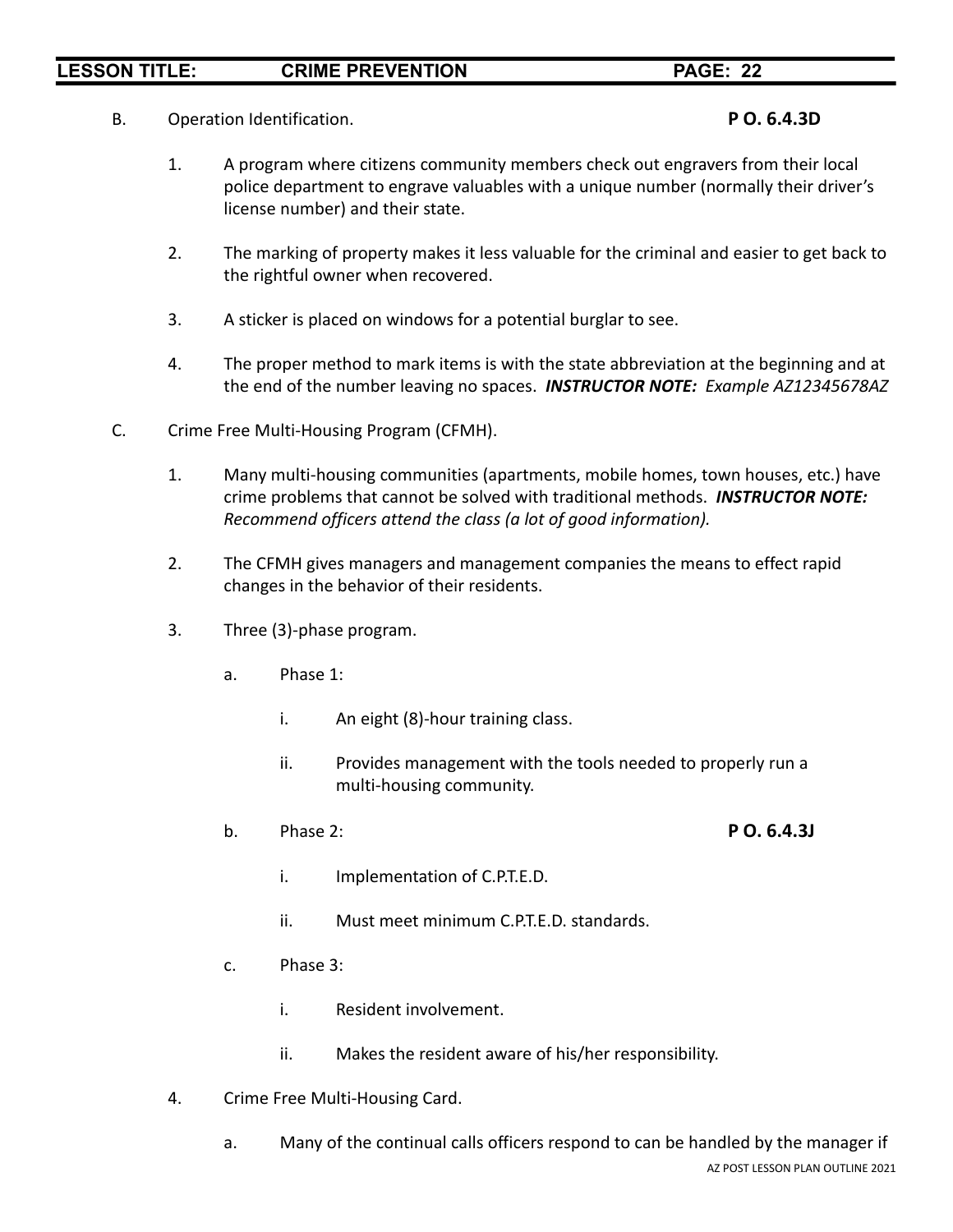# AZ POST LESSON PLAN OUTLINE 2021

# **LESSON TITLE: CRIME PREVENTION PAGE: 23**

they were only aware of them.

- b. The card is to be left at the office by the officer responding to a call at any CFMH property (it can also be left even if not a certified property) so the manager is aware of the problem.
- c. Requires a close working relationship with the manager(s) and the police department.
- D. Silent Witness Program. **P O. 6.4.3H**
	- 1. This program provides citizens community members with rewards for information that leads to an arrest and/or an indictment of a wanted felon. *INSTRUCTOR NOTE: May go by a different name depending on the agency.*
	- 2. Available through a 24-hour hotline.
	- 3. Allows the caller to be anonymous.
	- 4. Publicized weekly for unsolved felony crimes.
- E. Sexual assault awareness class. **P O. 6.4.3G**
	- 1. This class explores the myths about sexual assault and the stages a victim goes through.
	- 2. It stresses the need to be alert to one's surroundings at all times to avoid becoming a victim.
- F. Stranger Danger. **P O. 6.4.3A**
	- 1. A program aimed at younger children, teaching them to avoid contact with strangers.
	- 2. Many agencies are going away from "stranger"-based training.
	- 3. Children are most often victimized by people they know and trust.
		- a. Family members.
		- b. Family friends.
- G. McGruff the Crime Dog. **P O. 6.4.3B**
	- 1. A nationally-recognized mascot of the National Crime Prevention Council.
	- 2. Often used to get and keep the attention of children for safety and prevention classes.
- H. Security surveys. **P O. 6.4.3E**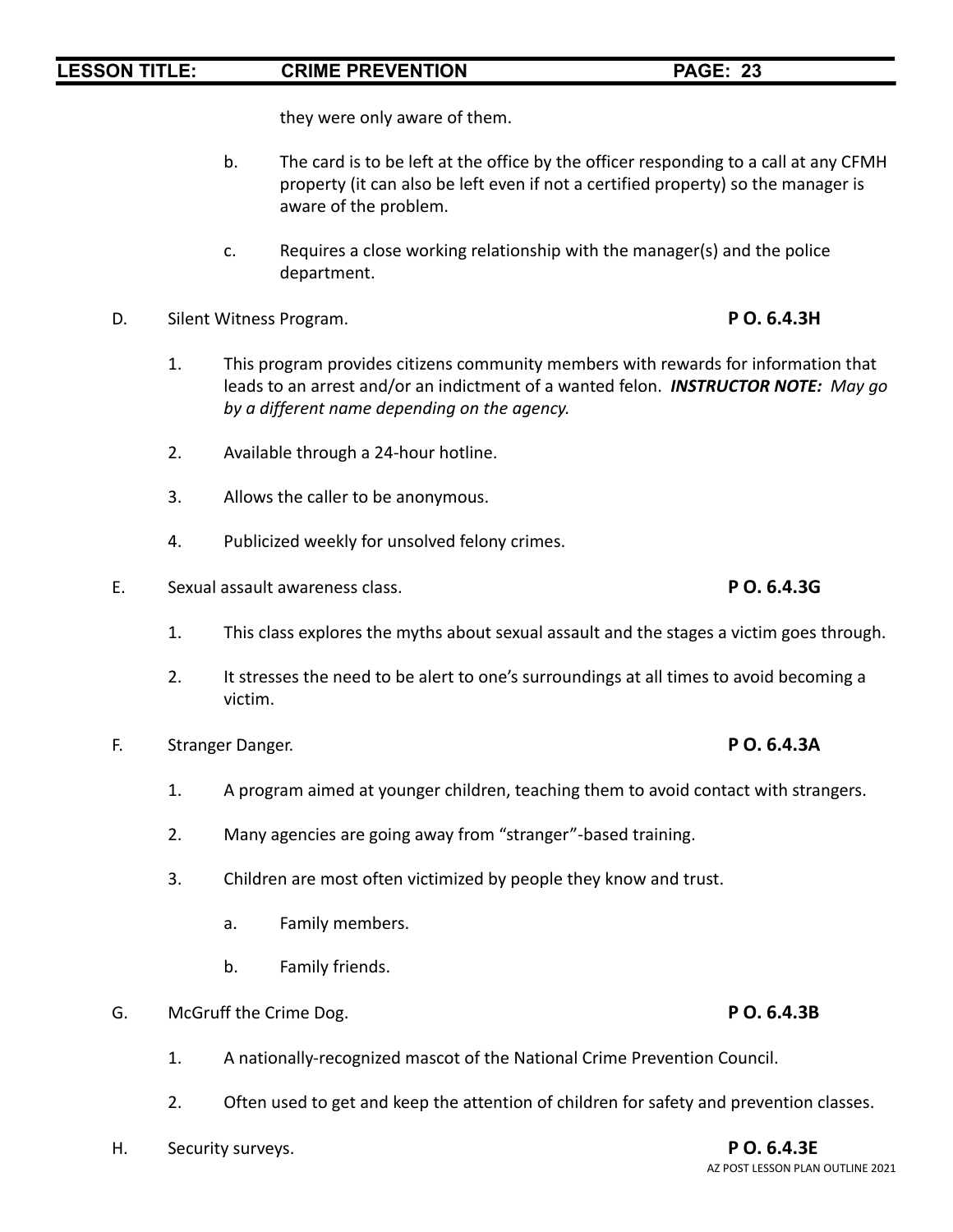- 1. Many agencies have a program where officers go to a home or business to perform a security survey on request.
- 2. Check your department policy and procedures.
- I. School Resource Officers. **P O. 6.4.3F**

- 1. The School Resource Officer (SRO) Program places a police officer on the campus of participating schools.
- 2. School Resource Officers work on the following issues on the school campus:
	- a. Truancy.
	- b. Child neglect and abuse.
	- c. Assaults.
	- d. Gang activity.
	- e. Substance abuse.
	- f. Campus patrol.
	- g. Threats to the safety of students and staff.
- 3. In addition, SRO's provide campus patrol, class presentations and "law-related education programs" and maintain a close relationship with area patrol officers.
- J. D.A.R.E. (Drug Abuse Resistance Education). **P O. 6.4.3I**

- 1. D.A.R.E. focuses on reducing risks by providing children with the knowledge, positive attitudes and skills needed to make healthy decisions, especially those related to alcohol, tobacco, drugs, gangs and violence. It is taught by specially trained, uniformed peace officers.
- 2. The D.A.R.E. Program is a comprehensive, school-based prevention program.
	- a. There are age-appropriate curricula for all grade levels: Primary, elementary, middle school and high school.
	- b. All curricula come complete with classroom teaching aids.
	- c. There is also a special "parent/community" component for all parents, teachers and members of the community.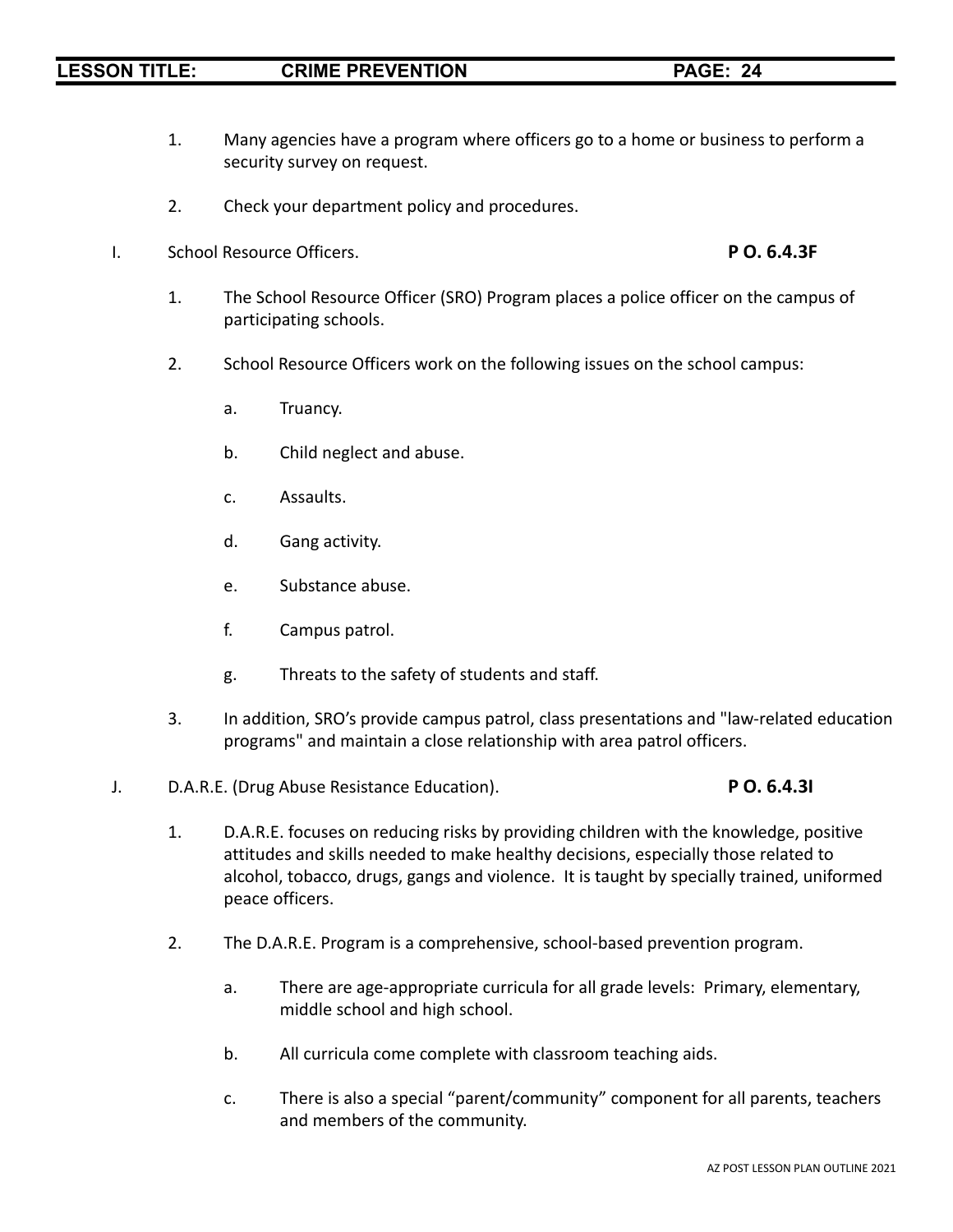- K. G.R.E.A.T. (Gang Resistance Education and Training). **P O. 6.4.3K**
	- 1. The mission of the G.R.E.A.T. Program is to provide a wide range of structured activities and classroom instruction focusing primarily on middle school-aged children that result in a sense of competency, usefulness and personal empowerment needed to avoid involvement in youth violence.
	- 2. G.R.E.A.T. is a prevention program that seeks to reduce gang involvement and curb the increasing violence permeating communities.
		- a. It is not an intervention program and does not alleviate the need for continued enforcement along with referral services.
		- b. The "summer component" is intended to strengthen and enforce the concepts of the classroom lessons.
- L. Wake Up! C.E.A.S. Violence (Community Effort to Abate Street Violence).

### **P O. 6.4.3L**

- 1. The mission of the Wake Up! C.E.A.S. Violence program is "to provide youth with guidance and a support group of peers in making good choices, identifying alternatives to violence and recognizing and engaging in activities related to civic responsibility."
- 2. Each Wake Up! Club, facilitated by a police officer, meets once a week after school to learn the importance of refraining from using violence to solve everyday conflicts and to showcase alternatives to violence.
	- a. Club meetings include: Guest speakers, video-guided lessons, team-building exercises, field trips and future planning of club activities.
	- b. In addition, each club is required to complete a minimum of one (1) community service project a month, typically on a Saturday.

### **VIII. MISCELLANEOUS CRIME PREVENTION TOPICS**

- A. Mail theft.
	- 1. Theft of mail has been on the increase throughout the United States according to the United Postal Service.
	- 2. "... some parts of the country are seeing an increase in "volume" mail thefts... particularly Phoenix, AZ, and portions of California and Texas." *INSTRUCTOR NOTE: Excerpt from the United States Postal Service website.*
	- 3. The postal service recommends following these tips:
		- a. Never send cash or coins in the mail. Use checks or money orders.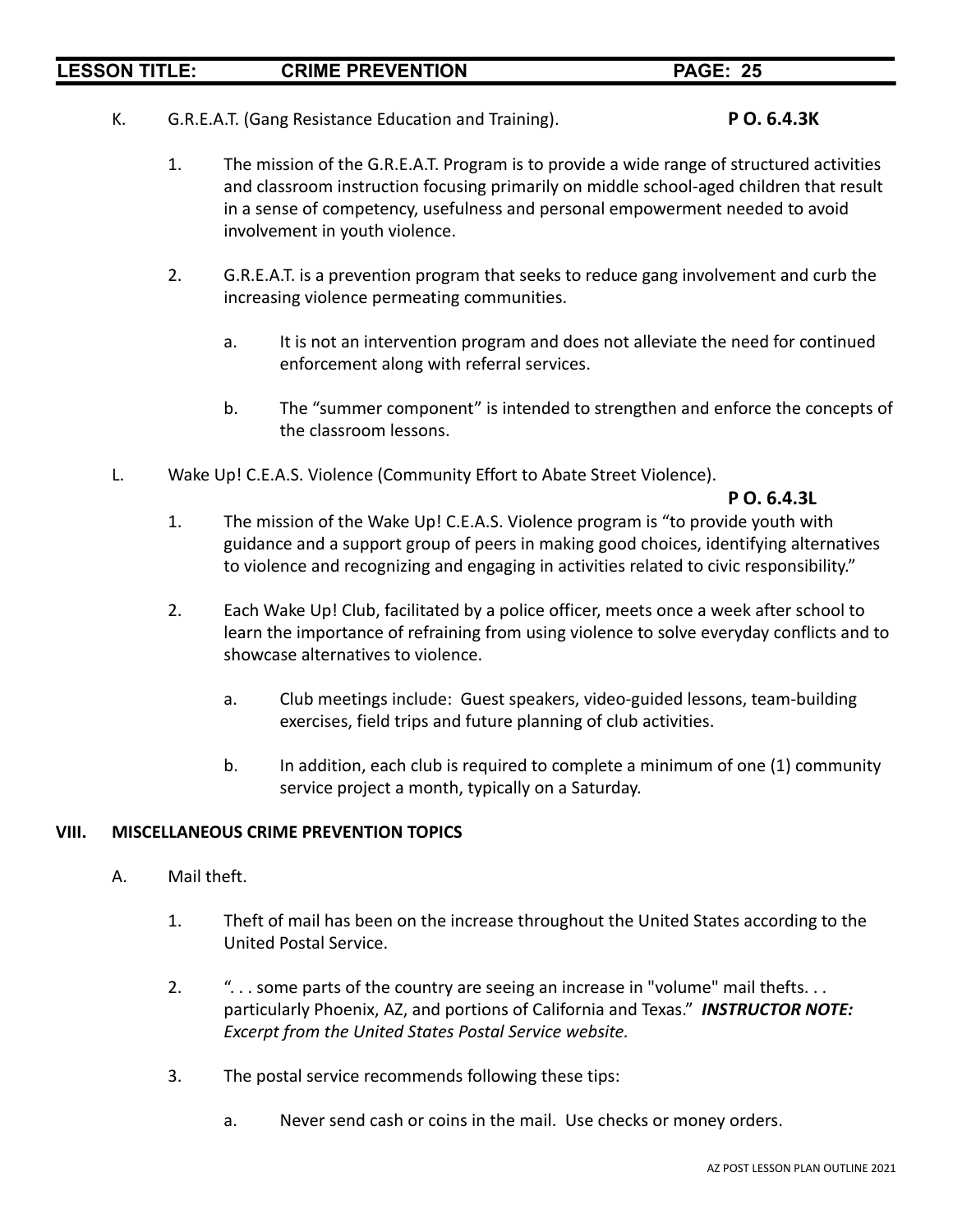- b. Promptly pick up your mail from the mail box especially if you are expecting a check, credit card or other negotiable items.
- c. Have the post office hold your mail while you are away from home for a long period of time.
- d. If you do not receive an expected check, food coupon or other valuables, notify the issuing agency immediately.
- e. Notify the post office, and anyone with whom you do business, of an address change immediately.
- f. Always deposit your mail in a blue postal service mail collection box, the mail slot at the local post office or hand it directly to a letter carrier.
- g. Never leave it for pick up by the letter carrier at the mailbox where it can be easily stolen.
- h. Delivery services outside of the USPS will take photographs of the item left to indicate the location of the item should it be stolen later. Some delivery services have offered the recipient the option of providing a virtual key to access their residence or garage to leave delivery items as opposed to leaving in a visible location such as the doorstop. *INSTRUCTOR NOTE: Discuss Amazon and their programs for better security of packages being delivered.*
- B. Identity theft.
	- 1. The wrongful use of a person's personal identifying information such as name, birth date or social security number for a deceptive or fraudulent purpose. *INSTRUCTOR NOTE: See IRS handout on Identity Theft Prevention and Victim Assistance.*
		- a. Obtain credit and merchandise in another's name. *INSTRUCTOR NOTE: The Arizona Attorney General's Office can provide victim support in ID Theft Cases.*
		- b. Often used to get out of legal trouble.
		- c. Can destroy a victim's credit and reputation.
	- 2. A thief obtains a victim's information through mail theft, lost or stolen wallets and purses, finding personal papers in the trash, diverting mail with change of address forms or fake phone calls.
	- 3. Steps to take to avoid becoming an identity theft victim:
		- a. Follow the mail theft tips.
		- b. Shred all financial and personal documents before throwing them out.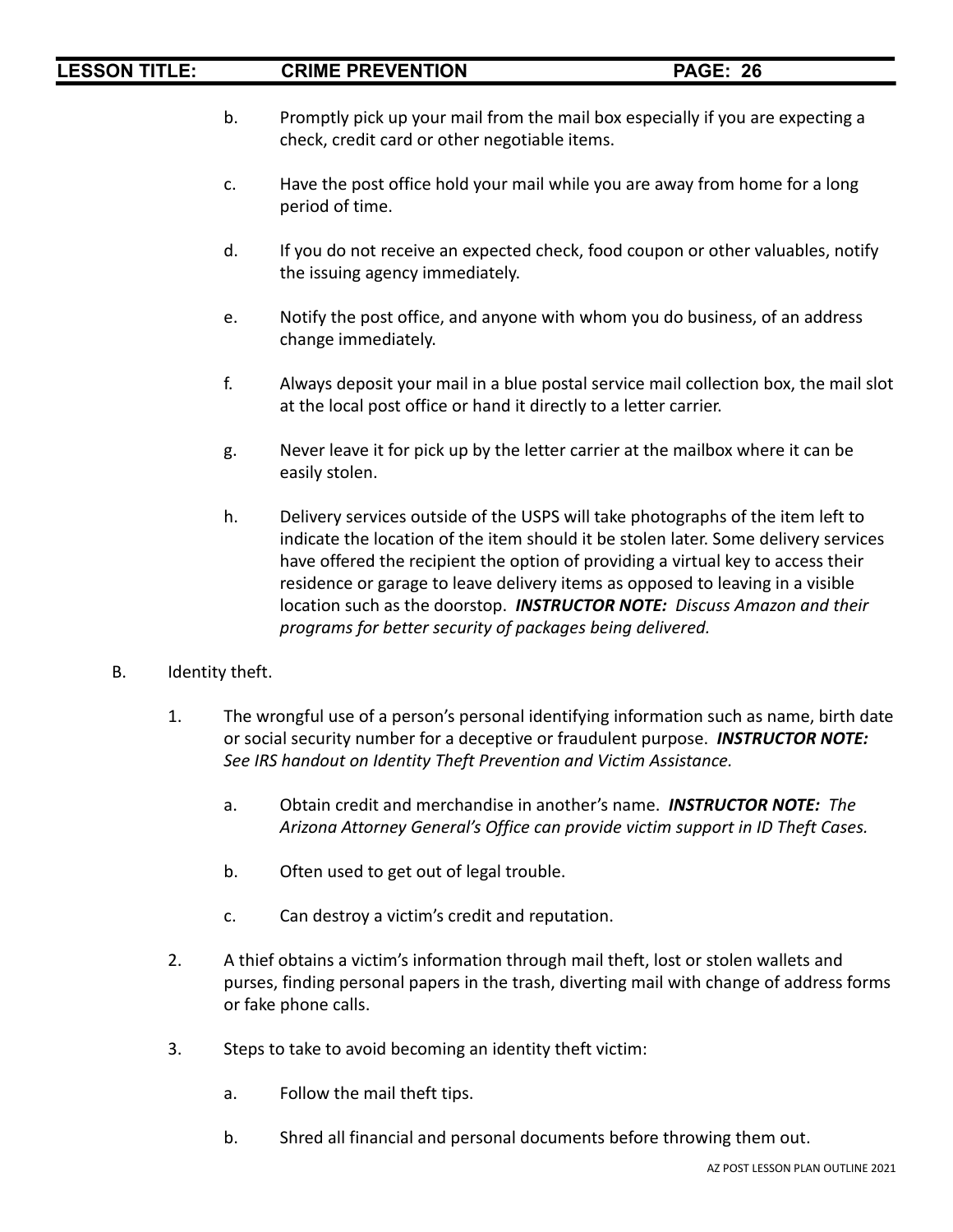- c. Closely monitor bank statements and check into questionable charges, missing payments and unauthorized withdrawals. *INSTRUCTOR NOTE: DO NOT use your SSN as your driver's license number. If it already is, change it ASAP.*
- d. Keep tight security on all of your PIN numbers and passwords. Never use an address, birth date, home phone, etc.
- e. Do not carry your social security number with you.
- f. Safeguard your social security number, account number, password or other personal information. Never give these out over the phone unless you initiated the conversation and there is a valid reason.
	- i. Ask why it is needed and for what purpose it will be used?
	- ii. Ask what happens if you refuse to give it out?
- g. Keep your valuable papers, blank checks, credit cards and financial information in a safe place.

### **IX. CONCLUSION**

- A. Review of performance objectives.
- B. Final questions and answers.
- C. Instructor closing comment(s).